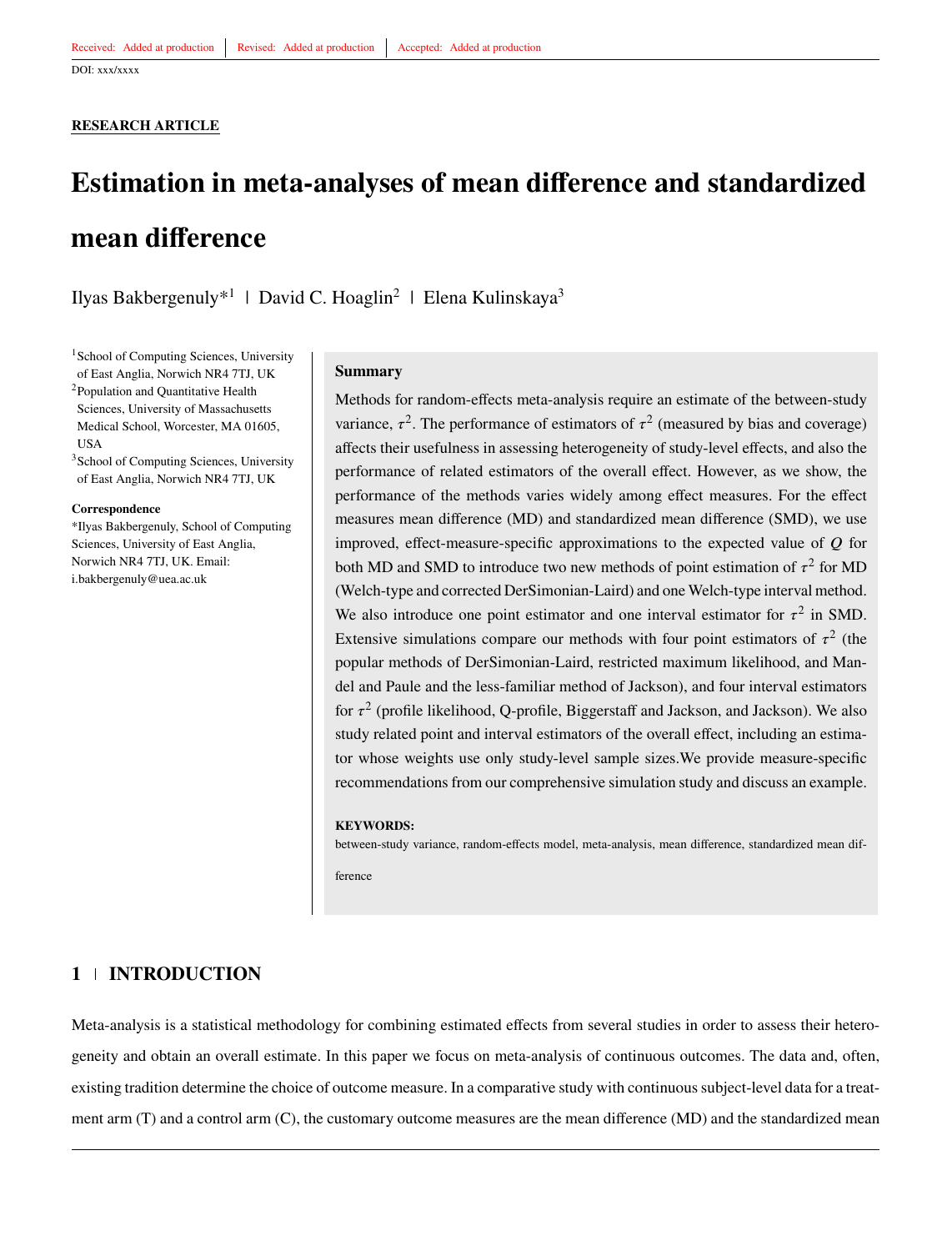difference (SMD). The Cochrane Handbook<sup>[1,](#page-25-0) Part 2, Chapter 9</sup> points out that the choice between MD and SMD depends on whether "outcome measurements in all studies are made on the same scale." However, fields of application have established preferences: MD in medicine and SMD in social sciences. In ecology almost half of all meta-analyses use another outcome measure, the log-transformed ratio of means (RoM), also called the response ratio<sup>[2](#page-25-1)[,3](#page-25-2)</sup>. We plan to discuss RoM in a separate paper.

If the studies can be assumed to have the same true effect, a meta-analysis uses a fixed-effect (FE) model (common-effect model) to combine the estimates. Otherwise, the studies' true effects can depart from homogeneity in a variety of ways. Most commonly, a random-effects (RE) model regards those effects as a sample from a distribution and summarizes their heterogeneity via its variance, usually denoted by  $\tau^2$ . (Another approach, which we do not discuss further, allows the studies' true effects to differ without following a distribution<sup>[4](#page-25-3)</sup>.) The between-studies variance,  $\tau^2$ , has a key role in estimates of the mean of the distribution of random effects; but it is also important as a quantitative indication of heterogeneity<sup>[5](#page-25-4)</sup>, especially because the interpretation of the popular  $I^2$  measure  $^6$  $^6$  is problematic  $^{7,8}$  $^{7,8}$  $^{7,8}$  $^{7,8}$ . In studying estimation for meta-analysis of MD and SMD, we focus first on  $\tau^2$  and then proceed to the overall effect.

Veroniki et al. [9](#page-25-8) provide a comprehensive overview and recommendations on general-purpose methods (which can be used with any measure of effect) of estimating  $\tau^2$  and its uncertainty. Such a review, however, does not take into account the important evidence that the performance of those methods varies widely among effect measures. Veroniki et al.<sup>[9,](#page-25-8) Section 6.1</sup> mention this variation only in passing, as a hypothetical possibility. To address this important issue, we introduce new methods, specific to MD and SMD, that could perform better than the general-purpose ones.

Veroniki et al.<sup>[9](#page-25-8)</sup> recommend four methods of estimating  $\tau^2$ : the well-established methods of DerSimonian and Laird<sup>[10](#page-25-9)</sup>, Mandel and Paule  $11$ , and restricted maximum likelihood, and the less-familiar method of Jackson<sup>[12](#page-25-11)</sup>. Three of these four methods match moments to the asymptotic distribution of Cochran's *Q* statistic, and the fourth ignores the randomness of the inverse-variance weights. However, they all may be applicable only for large sample sizes.

As an alternative we use improved, effect-measure-specific approximations to the expected value of  $Q$  for both MD<sup>[13](#page-26-0)</sup> and SMD<sup>[14](#page-26-1)</sup> to introduce two new moment-based point estimators of  $\tau^2$  for MD (Welch-type and corrected DerSimonian-Laird) and one Welch-type interval estimator. We also introduce one moment-based point estimator and one interval estimator for  $\tau^2$  in SMD.

Any review on comparative performance of the existing methods, such as Veroniki et al.<sup>[9](#page-25-8)</sup>, currently can draw on limited empirical information, which we summarize in Appendix A in the Supplementary Materials. Existing gaps in evidence for MD include a complete lack of simulations using unpooled estimators of the study-level variance; instead, some studies have used the pooled estimator, and others, equivalently, have generated one normally distributed effect measure and an independent chisquared estimate of the variance. The pooled estimator is equivalent to the unpooled estimator only when the sample sizes are equal within the study. So far, the only two studies <sup>[15](#page-26-2)[,12](#page-25-11)</sup> of coverage investigated a very limited number of interval estimators of  $\tau^2$ . Also, studies have not examined the effect of estimation of  $\tau^2$  on coverage of the overall mean (Petropoulou and Mavridis <sup>[16](#page-26-3)</sup>) consider only inverse-variance-weighted estimators). For SMD, no studies have investigated coverage of  $\tau^2$ . Only one study  $^{17}$  $^{17}$  $^{17}$ investigated coverage of the overall SMD,  $\delta$ , but only for  $\delta = 0.5$ .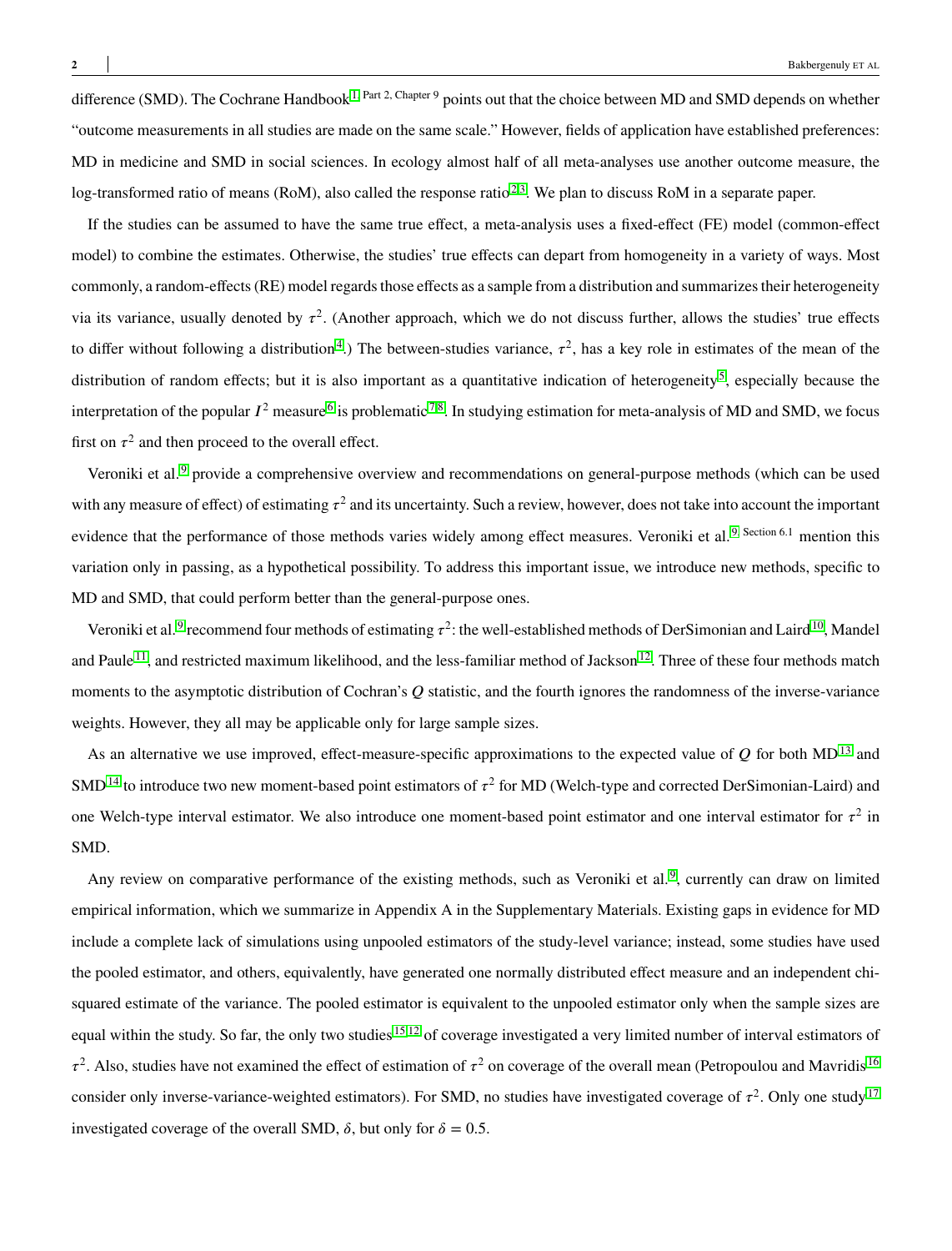Therefore, we undertook an extensive simulation study to evaluate our new methods of estimating heterogeneity variance for MD and SMD and to compare them with existing methods, aiming also to address the gaps in evidence. We also study coverage of confidence intervals for  $\tau^2$  achieved by five methods, comparing our Q-profile methods based on improved approximations to the distribution of Cochran's Q with the Q-profile method of Viechtbauer<sup>[18](#page-26-5)</sup>, profile-likelihood-based intervals, and methods by Biggerstaff and Jackson<sup>[19](#page-26-6)</sup> and Jackson<sup>[12](#page-25-11)</sup>.

For each estimator of  $\tau^2$ , we also study bias of the corresponding inverse-variance-weighted estimator of the overall effect. As our work progressed, it became clear that those inverse-variance-weighted estimators generally had unacceptable bias for SMD. Therefore, we added an estimator (SSW) whose weights depend only on the sample sizes of the Treatment and Control arms. We study the coverage of the confidence intervals associated with the inverse-variance-weighted estimators, and also the HKSJ interval, the HKSJ interval using the improved estimator of  $\tau^2$ , and the interval centered at SSW and using the improved  $\hat{\tau}^2$  in estimating its variance.

The structure of this paper is as follows. In Section 2, we briefly review the continuous effect measures MD and SMD. Section 3 describes the standard random-effects model. Section 4 lists the methods for point estimation and interval estimation of a between-study variance. Section 5 lists the methods for point and interval estimation of the overall effect. Section 6 reports on our extensive simulation study. Section 7 discusses an example for SMD. Section 8 concludes with a discussion of practical implications for meta-analysis of MD and SMD, including recommendations on the choice of methods.

## **2 MEAN DIFFERENCE AND STANDARDIZED MEAN DIFFERENCE**

We assume that each of the *K* studies in the meta-analysis consists of two arms, Treatment and Control, with sample sizes  $n_{iT}$  and  $n_{iC}$ . The total sample size in Study *i* is  $n_i = n_{iT} + n_{iC}$ . We denote the ratio of the control sample size to the total by  $q_i = n_{iC}/n_i$ . The subject-level data in each arm are assumed to be normally distributed with means  $\mu_{iT}$  and  $\mu_{iC}$  and variances  $\sigma_{iT}^2$  and  $\sigma_{iC}^2$ . The sample means are  $\bar{x}_{ij}$ , and the sample variances are  $s_{ij}^2$ , for  $i = 1, ..., K$  and  $j = C$  or *T*.

#### **2.1 Mean difference**

The mean difference effect measure is

$$
\mu_i = \mu_{iT} - \mu_{iC}
$$
, estimated by  $y_i = \bar{x}_{iT} - \bar{x}_{iC}$ ,

with variance  $\sigma_i^2 = \sigma_{iT}^2 / n_{iT} + \sigma_{iC}^2 / n_{iC}$ , estimated by

<span id="page-2-0"></span>
$$
v_i^2 = \hat{\sigma}_i^2 = s_{iT}^2 / n_{iT} + s_{iC}^2 / n_{iC}.
$$
 (2.1)

 $s_{iT}^2$  and  $s_{iC}^2$  do not depend on  $\mu_{iT}$  and  $\mu_{iC}$ , so  $\hat{\sigma}_i^2$  does not involve  $\mu_i$ . In the best-case scenario for traditional meta-analysis methods, for normal data, the sample means are independent of the sample variances (and therefore of inverse-variance-based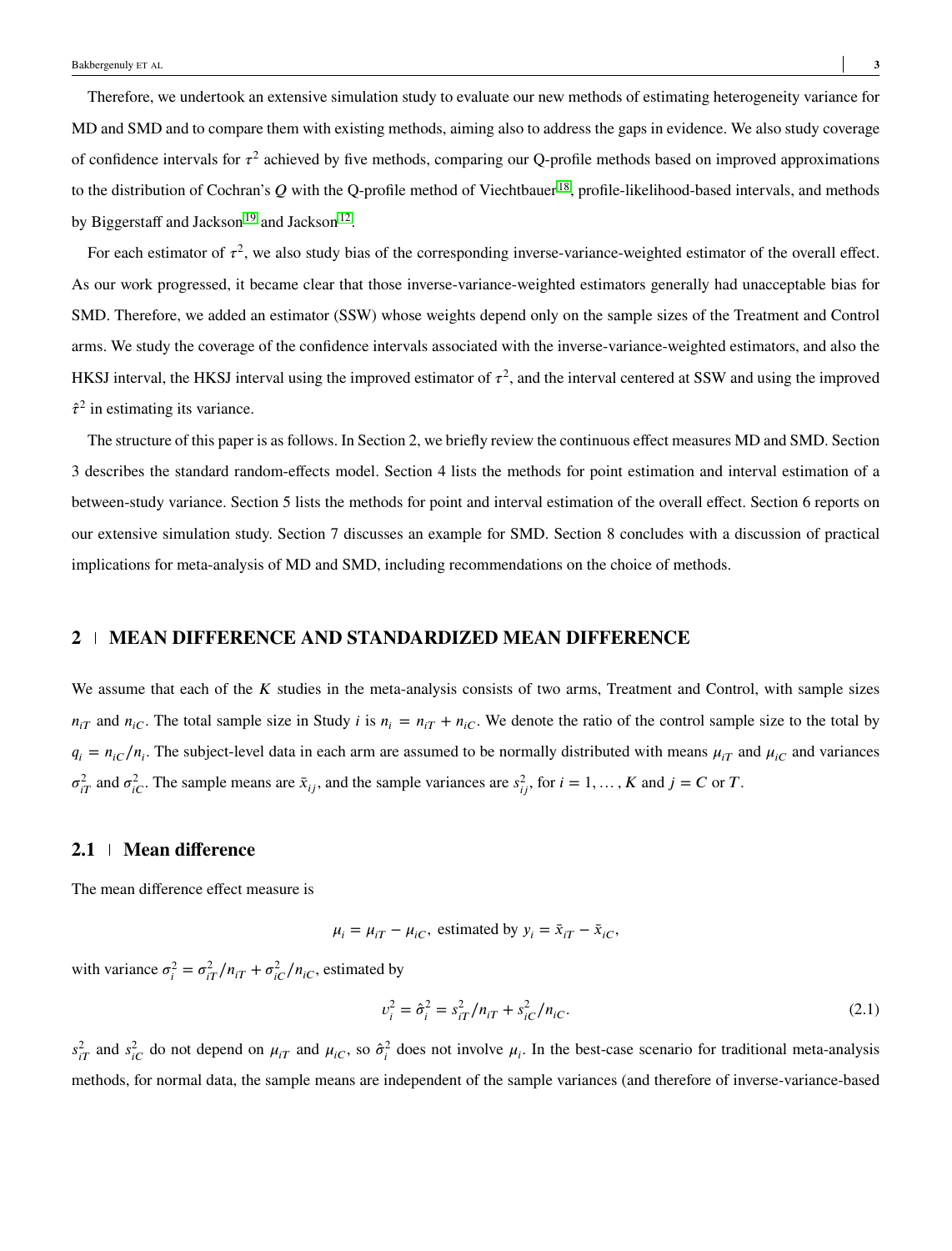weights). However, the relation of the between-study variance  $\tau^2$  and the within-study variances  $\sigma_i^2$  may affect quality of estimation. Sometimes the pooled sample variance, given by Equation  $(2.2)$ , is used instead of  $v_i^2$ . Then, however, unequal variances in the Treatment and Control arms can adversely affect estimation  $13$ .

#### **2.2 Standardized mean difference**

The standardized mean difference effect measure is

$$
\delta_i = \frac{\mu_{iT} - \mu_{iC}}{\sigma_i}.
$$

The variances in the Treatment and Control arms are usually assumed to be equal. Therefore,  $\sigma_i$  is estimated by the square root of the pooled sample variance

<span id="page-3-0"></span>
$$
s_i^2 = \frac{(n_{iT} - 1)s_{iT}^2 + (n_{iC} - 1)s_{iC}^2}{n_{iT} + n_{iC} - 2}.
$$
\n(2.2)

The plug-in estimator  $d_i = (\bar{x}_{iT} - \bar{x}_{iC})/s_i$ , known as Cohen's *d*, is biased in small samples, and we do not consider it further. Instead, we study the unbiased estimator

$$
g_i = J(m_i) \frac{\bar{x}_{iT} - \bar{x}_{iC}}{s_i},
$$

where  $m_i = n_{iT} + n_{iC} - 2$ , and the factor

<span id="page-3-2"></span>
$$
J(m) = \frac{\Gamma\left(\frac{m}{2}\right)}{\sqrt{\frac{m}{2}}\Gamma\left(\frac{m-1}{2}\right)},
$$

often approximated by  $1 - 3/(4m - 1)$ , corrects for bias <sup>[20](#page-26-7)</sup>. This estimator of  $\delta$  is sometimes called Hedges's *g*. For the variance of  $g_i$  we use the unbiased estimator

<span id="page-3-1"></span>
$$
v_i^2 = \frac{n_{iT} + n_{iC}}{n_{iT}n_{iC}} + \left(1 - \frac{(m_i - 2)}{m_i J(m_i)^2}\right) g_i^2,
$$
\n(2.3)

derived by Hedges<sup>[20](#page-26-7)</sup>. The sample SMD  $g_i$  has a scaled non-central *t*-distribution with non-centrality parameter  $[n_i q_i (1 - q_i)]^{1/2} \delta_i$ :

$$
\frac{\sqrt{n_i q_i (1 - q_i)}}{J(m_i)} g_i \sim t_{m_i} ([n_i q_i (1 - q_i)]^{1/2} \delta_i).
$$
\n(2.4)

Cohen<sup>[21](#page-26-8)</sup> categorized values of  $\delta = 0.2$ , 0.5, 0.8 as small, medium, and large effect sizes. However, these definitions of "small," "medium," and "large" may not be appropriate outside the behavioral sciences. Ferguson<sup>[22](#page-26-9)</sup> proposed the values 0.41, 1.15, 2.70 as benchmarks in the social sciences. In an empirical study of 21 ecological meta-analyses by Møller and Jennions<sup>[23](#page-26-10)</sup>, 136 observed values of SMD varied in magnitude from 0*.*005 to 3*.*416, with mean 0*.*721 and 95% confidence interval (0*.*622−0*.*820). Unfortunately, little is known about the range of  $\tau^2$  for SMD in various applications.

#### **3 STANDARD RANDOM-EFFECTS MODEL**

In meta-analysis, the standard random-effects model assumes that within- and between-study variabilities are accounted for by approximately normal distributions of within- and between-study effects. For a generic measure of effect,

$$
\hat{\theta}_i \sim N(\theta_i, \sigma_i^2) \quad \text{and} \quad \theta_i \sim N(\theta, \tau^2), \tag{3.1}
$$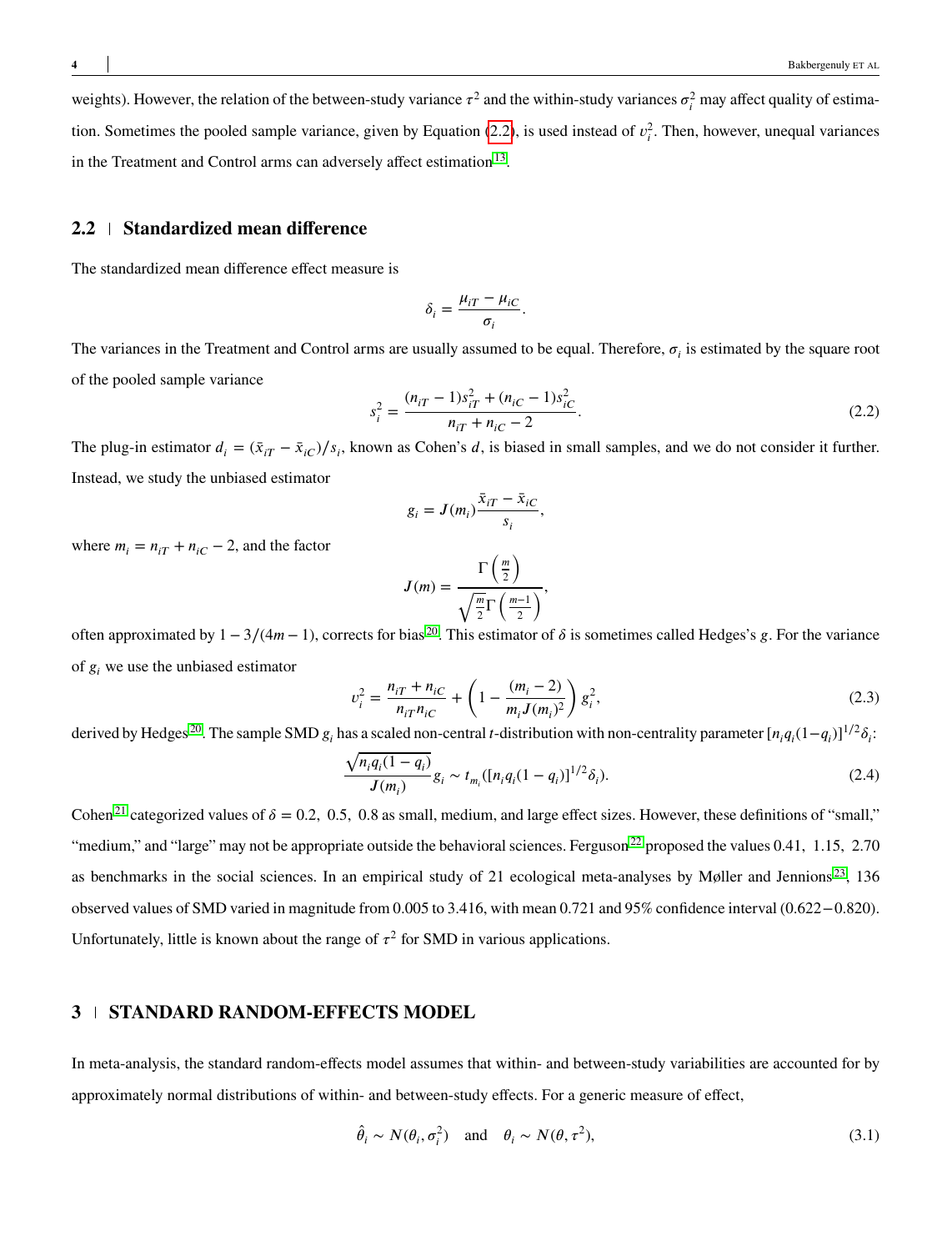resulting in the marginal distribution  $\hat{\theta}_i \sim N(\theta, \sigma_i^2 + \tau^2)$ .  $\hat{\theta}_i$  is the estimate of the effect in Study *i*, and its within-study variance is  $\sigma_i^2$ , estimated by  $\hat{\sigma}_i^2$ ,  $i = 1, ..., K$ .  $\tau^2$  is the between-study variance, which is estimated by  $\hat{\tau}^2$ . The overall effect  $\theta$  can be estimated by the weighted mean

<span id="page-4-1"></span>
$$
\hat{\theta}_{RE} = \frac{\sum_{i=1}^{K} \hat{w}_i (\hat{\tau}^2) \hat{\theta}_i}{\sum_{i=1}^{K} \hat{w}_i (\hat{\tau}^2)},
$$
\n(3.2)

where the  $\hat{w}_i(\hat{\tau}^2) = (\hat{\sigma}_i^2 + \hat{\tau}^2)^{-1}$  are inverse-variance weights. The FE estimate  $\hat{\theta}$  uses weights  $\hat{w}_i = \hat{w}_i(0)$ .

If  $w_i = 1/\text{Var}(\hat{\theta}_i)$ , the variance of the weighted mean of the  $\hat{\theta}_i$  is  $1/\sum w_i$ . Thus, many authors estimate the variance of  $\hat{\theta}_{RE}$ by  $\left[\sum_{i=1}^K \hat{w}_i(\hat{\tau}^2)\right]$ <sub>1</sub>−1 . In practice, however, this estimate may not be satisfactory  $24,25,26$  $24,25,26$  $24,25,26$ .

#### **4 METHODS OF ESTIMATING BETWEEN-STUDY VARIANCE**

#### **4.1 Point estimators**

Our study includes the four methods recommended by Veroniki et al. <sup>[9](#page-25-8)</sup>: DerSimonian-Laird (DL), restricted maximum-likelihood (REML), Mandel-Paule (MP), and Jackson (J). In the interest of transparency and reproducibility, we review the details of these methods in Web Appendix B1. In Sections [4.1.1](#page-4-0) and [4.1.2](#page-5-0) we introduce two new methods for MD and one new method for SMD.

# <span id="page-4-0"></span> $4.1.1$   $\perp$  Point estimation of  $\tau^2$  for MD by the Welch-type and corrected DerSimonian-Laird (CDL) **methods**

Because the  $\hat{w}_i(\hat{\tau}^2)$  in [\(3.2\)](#page-4-1) involve the  $\hat{\sigma}_i^2$ ,  $K-1$  is an adequate approximation for the expected value of Cochran's *Q* statistic only for very large sample sizes. However, this approximation is used in all moment methods for estimating  $\tau^2$ . As an alternative one can use an improved, effect-measure-specific approximation to the expected value of *Q*. Corrected Mandel-Paule-type momentbased methods for estimating  $\tau^2$  equate the  $Q$  statistic, with weights  $\hat{w}_i(\tau^2)$ , to the first moment of an improved approximate null distribution of *Q*. Corrected DerSimonian-Laird-type methods equate the *Q* statistic, with weights  $\hat{w}(0)$ , to the first non-null moment of *Q*.

More-realistic approximations to the null distribution of *Q* are available for several effect measures. These approximations do not treat the estimates  $\hat{\sigma}_i^2$  as equal to  $\sigma_i^2$ . For MD, Kulinskaya et al.<sup>[13](#page-26-0)</sup> proposed an approximation based on the method of Welch<sup>[27](#page-26-14)</sup>. This method calculates corrected first two moments of *Q*,  $\kappa_1 = E[Q]$  and  $\kappa_2 = Var[Q]$ , under the null hypothesis of homogeneity and then approximates the null distribution of *Q* by an F distribution:  $\hat{c}F_{K-1,\hat{f}_2}$  with matched moments. The estimated degrees of freedom  $\hat{f}_2$  and the scale factor  $\hat{c}$  are functions of *K*, the  $n_{iT}$  and  $n_{iC}$ , and the  $\hat{\sigma}_{iT}^2$  and  $\hat{\sigma}_{iC}^2$ .

To simplify notation, with  $w_i = 1/\text{Var}(\hat{\theta}_i)$ , let  $W = \sum w_i$ ,  $W_{(k)} = \sum w_i^k$ , and  $p_i = 1 - w_i/W$ , and let

$$
\gamma_i = \left(\frac{\sigma_{iT}^4}{n_{iT}^2 f_{iT}} + \frac{\sigma_{iC}^4}{n_{iC}^2 f_{iC}}\right);
$$
\n(4.1)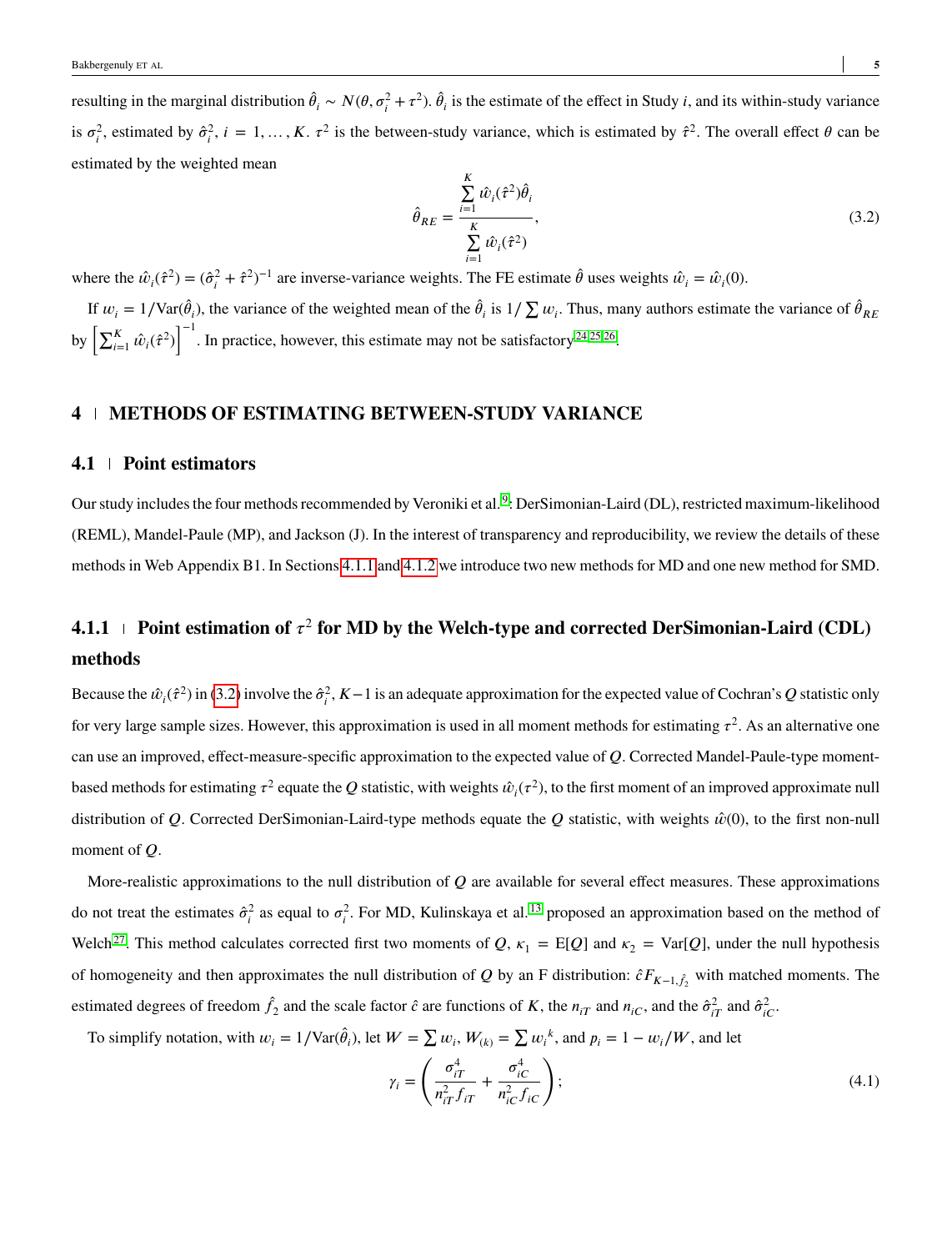where  $f_{ij} = n_{ij} - 1$  is the number of degrees of freedom for group *j* of study *i*,  $j = T$ , *C*. Then the null moments of *Q* for  $MD<sup>13</sup>$  $MD<sup>13</sup>$  $MD<sup>13</sup>$  are

$$
\kappa_1 \approx K - 1 + 2 \sum_i w_i^2 \gamma_i p_i^2; \qquad \kappa_2 \approx 2(K - 1) + 14 \sum_i w_i^2 \gamma_i p_i^2. \tag{4.2}
$$

We propose a new moment-based estimator of  $\tau^2$  for MD based on this improved approximation. Let  $E_{WT}(Q) = \kappa_1$  denote the corrected expected value of *Q*. Then one obtains the WT estimator of  $\tau^2$  in the spirit of Mandel-Paule <sup>[11](#page-25-10)</sup> by substituting  $\hat{\sigma}^2_i$ for  $\sigma_i^2$  where  $\text{Var}(\hat{\theta}_i)$  appears in  $\kappa_1$  to obtain  $\hat{E}_{WT}(Q)$  and iteratively solving

<span id="page-5-1"></span>
$$
Q(\tau^2) = \sum_{i=1}^{K} \frac{(\theta_i - \hat{\theta}_{RE})^2}{\hat{\sigma}_i^2 + \tau^2} = \hat{E}_{WT}(Q). \tag{4.3}
$$

We denote the resulting estimator of  $\tau^2$  by  $\hat{\tau}_{WT}^2$ . This proposal assumes that using the true  $\tau^2$  in the denominator in  $Q(\tau^2)$  would achieve the null value of  $E(Q)$ . However, this assumption is motivated by the standard assumption of a chi-squared distribution and, as we show in Section [6.1.2,](#page-10-0) is disproved by simulations. This is not surprising, as the null distribution of Q is better approximated by an  $F$  distribution  $^{13}$  $^{13}$  $^{13}$ .

We also propose another new moment-based estimator of  $\tau^2$  for MD based on the improved first moment of  $Q$  and the same term in  $\tau^2$  as in DerSimonian-Laird<sup>[10](#page-25-9)</sup>. With

$$
E(Q) \approx K - 1 + 2 \sum_{i} w_i^2 \gamma_i p_i^2 + \tau^2 (W - W_{(2)}/W),
$$

and substituting  $\hat{\sigma}_i^2$  for  $\sigma_i^2$  in E(*Q*) (as above) and *Q* for E(*Q*), the corrected DerSimonian-Laird (CDL) estimator is given by

$$
\hat{\tau}_{CDL}^2 = \max \left( \frac{Q - (K-1) - 2 \sum_i \hat{w}_i^2 \hat{\gamma}_i \hat{p}_i^2}{\hat{W} - \hat{W}_{(2)} / \hat{W}}, 0 \right).
$$

The difference from the WT estimator is that CDL uses the improved non-null first moment of *Q*.

# <span id="page-5-0"></span>**4.1.2 Point estimation of** *𝜏* 2 **for SMD by the Kulinskaya-Dollinger-Bjørkestøl (KDB) method**

For SMD, Kulinskaya et al.<sup>[14](#page-26-1)</sup> derived  $O(1/n)$  corrections to moments of  $Q$  and suggested using the chi-squared distribution with degrees of freedom equal to the estimate of the corrected first moment to approximate the distribution of *Q*. Kulinskaya et al. <sup>[14](#page-26-1)</sup> give expressions from which it can be calculated, along with a computer program in R.

We propose a new moment-based estimator of  $\tau^2$  for SMD in the spirit of Mandel-Paule<sup>[11](#page-25-10)</sup> based on this improved approximation. Let  $E_{KDB}(Q)$  denote the corrected expected value of  $Q$ . Then one obtains the KBD estimate of  $\tau^2$  by iteratively solving Equation [\(4.3\)](#page-5-1) with  $E_{KDB}(Q)$  instead of  $E_{WT}(Q)$  in the right-hand side. We denote the resulting estimator of  $\tau^2$  by  $\hat{\tau}^2_{KDB}$ .

#### **4.2 Interval estimators**

Among the confidence-interval methods reviewed by Veroniki et al.<sup>[9](#page-25-8)</sup>, our study includes four: profile-likelihood (PL), Q-profile (QP), Biggerstaff and Jackson (BJ), and Jackson (J). (Veroniki et al. consider combinations of a point estimator and an interval estimator, and they point out that some combinations are not appropriate, because the interval estimator may yield CIs that do not contain the particular point estimate of the between-studies variance.) We review the details of these methods in Web Appendix B2. In Section [4.2.1](#page-6-0) we introduce two new interval estimators, one for MD and the other for SMD.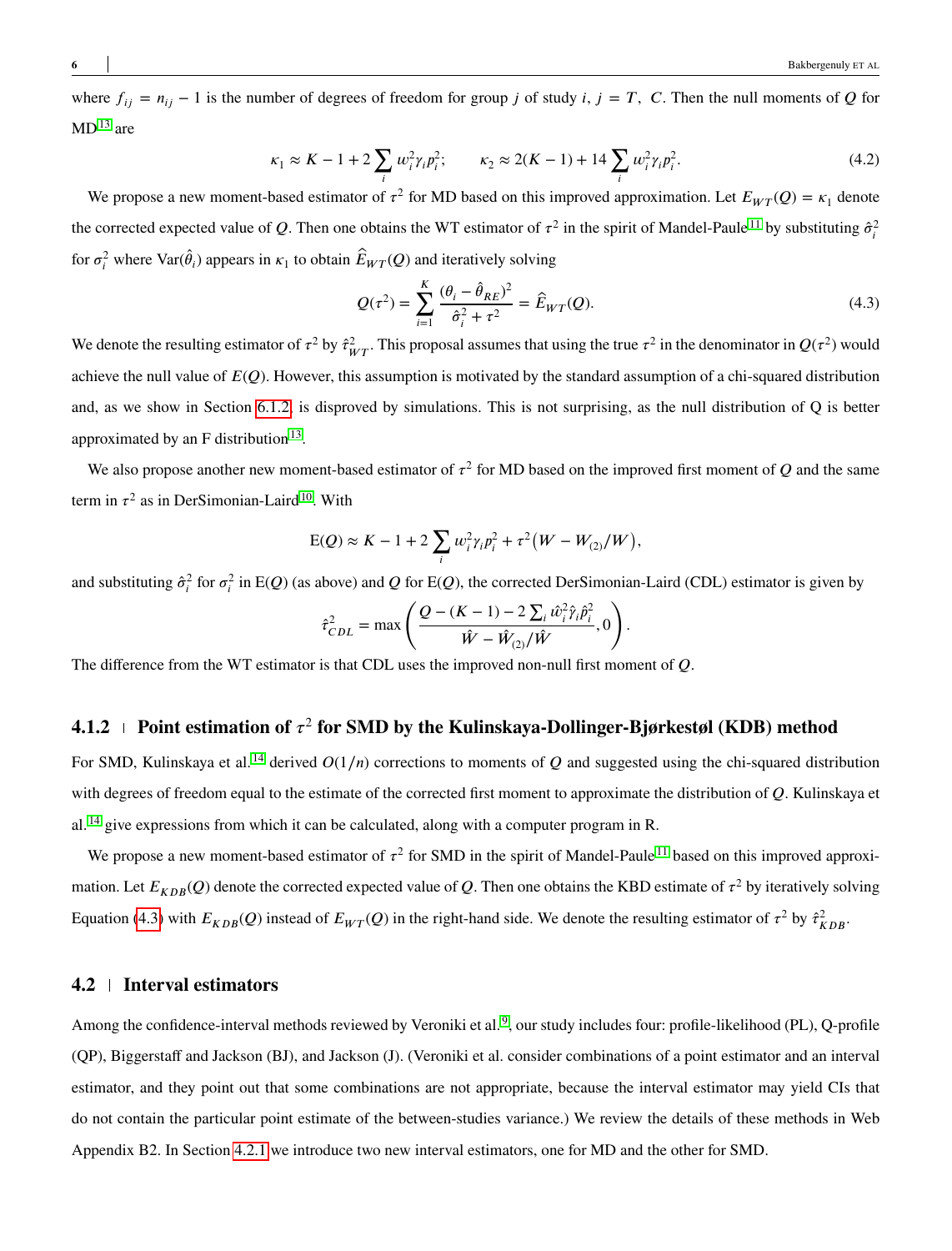## <span id="page-6-0"></span>**4.2.1 Welch-type interval (WT) and Kulinskaya-Dollinger-Bjørkestøl interval (KDB)**

We propose a new WT confidence interval for the between-study variance for MD. This interval for  $\tau^2$  combines the Q-profile approach and the improved approximation by Kulinskaya et al. <sup>[13](#page-26-0)</sup> based on the method of Welch<sup>[27](#page-26-14)</sup> (i.e., the scaled F distribution with  $K - 1$  and  $\hat{f}_2$  degrees of freedom based on the corrected first two moments of *Q*).

This corrected Q-profile confidence interval can be estimated from the lower and upper quantiles of  $F<sub>O</sub>$ , the cumulative distribution function for the improved approximation to the distribution of *O*:

$$
Q(\tau_L^2) = F_{Q,0.975} \qquad Q(\tau_U^2) = F_{Q,0.025}
$$
\n(4.4)

The upper and lower confidence limits for  $\tau^2$  can be calculated iteratively.

Similarly, when the effect measure is SMD, the KDB confidence interval for  $\tau^2$  is based on the chi-squared distribution with the corrected first moment developed by Kulinskaya et al.<sup>[14](#page-26-1)</sup>.

# **5 METHODS OF ESTIMATING OVERALL EFFECT**

Most of the point estimators of the overall effect have corresponding interval estimators, but some do not. Therefore, we describe point estimators and interval estimators in separate sections.

#### **5.1 Point estimators**

A random-effects method that estimates  $\theta$  by a weighted mean with inverse-variance weights, as in Equation [\(3.2\)](#page-4-1), is determined by the particular  $\hat{\tau}^2$  that it uses in  $\hat{w}_i(\hat{\tau}^2)$ . The best-known and most widely used estimator,  $\hat{\theta}_{DL}$ , was introduced by DerSimonian and Laird<sup>[10](#page-25-9)</sup>; it uses  $\hat{\tau}_{DL}^2$ . Its shortcomings, in particular bias and below-nominal coverage of the companion confidence interval, have led numerous authors to propose alternative estimators of  $\tau^2$ . Some of those shortcomings arose from the derivation underlying  $\hat{\tau}_{DL}^2$ , which uses the  $\sigma_i^2$  and  $\tau^2$  and then substitutes the  $\hat{\sigma}_i^2$  and  $\hat{\tau}^2$ . Unfortunately, the alternative methods REML, J, and MP generally rely on that same unsupported substitution; for MD, CDL attempts to reduce its impact.

In an attempt to reduce the bias in estimating the overall SMD that we encountered in the inverse-variance-weighted estimators, we included a point estimator whose weights depend only on the studies' sample sizes, <sup>[28,](#page-26-15)[29](#page-26-16)</sup>. For this estimator (SSW),  $w_i =$  $\tilde{n}_i = n_{iT} n_{iC}/(n_{iT} + n_{iC})$ ; that is,  $w_i$  omits the term in  $g_i^2$  in Equation [\(2.3\)](#page-3-1);  $\tilde{n}_i$  is the effective sample size in Study *i*.

#### **5.2 Interval estimators**

The point estimators DL, REML, J, MP, WT, CDL and KDB have companion interval estimators of  $\theta$ . The customary approach estimates the variance of  $\hat{\theta}_{RE}$  by  $[\sum_{i=1}^{K} \hat{w}_i(\hat{\tau}^2)]^{-1}$  and bases the half-width of the interval on the normal distribution. That expression for the variance of  $\hat{\theta}_{RE}$  would be correct if it were based on  $w_i = (\sigma_i^2 + \tau^2)^{-1}$ . In practice, however, using  $\hat{w}_i(\hat{\tau}^2)$ may not yield a satisfactory approximation. Also, we have not seen empirical evidence that the sampling distributions of  $\hat{\theta}_{RE}$ for the various choices of estimator for  $\tau^2$  are adequately approximated by a normal distribution.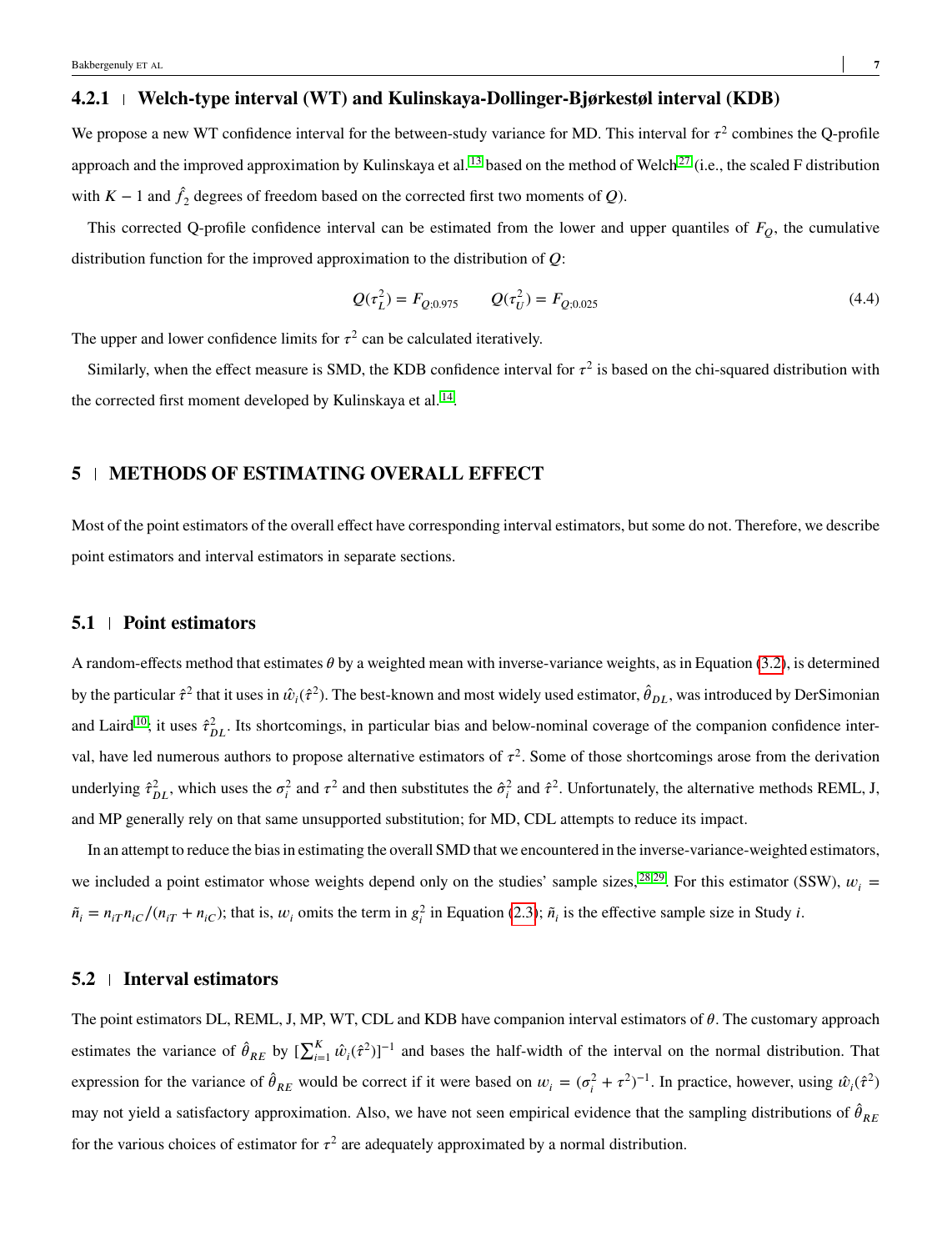Hartung and Knapp<sup>[30](#page-27-0)</sup> and, independently, Sidik and Jonkman<sup>[31](#page-27-1)</sup> developed an estimator for the variance of  $\hat{\theta}_{RE}$  that takes into account the variability of the  $\hat{\sigma}^2_i$  and  $\hat{\tau}^2$ . The Hartung-Knapp-Sidik-Jonkman (HKSJ) confidence interval uses the estimator

$$
\widehat{\text{Var}}_{HKSJ}(\hat{\theta}_{DL}) = \sum_{i=1}^{K} \hat{w}_i (\hat{\tau}_{DL}^2)(\hat{\theta}_i - \hat{\theta}_{DL})^2 / [(K-1) \sum_{i=1}^{K} \hat{w}_i (\hat{\tau}_{DL}^2)],\tag{5.1}
$$

together with critical values from the *t* distribution on  $K - 1$  degrees of freedom. A potential weakness is that the derivation of the variance estimator and the *t* distribution uses the  $\sigma_i^2$  and  $\tau^2$  and then substitutes the  $\hat{\sigma}_i^2$  and  $\hat{\tau}_{DL}^2$ . Also, the HKSJ interval uses  $\hat{\theta}_{DL}$  as its midpoint, so it will have any bias that is present in  $\hat{\theta}_{DL}$ . We study a modification of HKSJ that uses the WT estimator or KDB estimator of  $\tau^2$  and uses  $\hat{\theta}_{WT}$  or  $\hat{\theta}_{KDB}$ , respectively, as the midpoint.

The interval estimators corresponding to SSW (SSW WT, SSW CDL, and SSW KDB) use the SSW point estimator as the midpoint, and the half-width equals the estimated standard deviation of SSW under the random-effects model times the critical value from the *t* distribution on  $K - 1$  degrees of freedom. The estimator of the variance of SSW is

<span id="page-7-0"></span>
$$
\widehat{\text{Var}}(\hat{\theta}_{SSW}) = \frac{\sum \tilde{n}_i^2 (v_i^2 + \hat{\tau}^2)}{(\sum \tilde{n}_i)^2},\tag{5.2}
$$

in which  $v_i^2$  comes from Equation [\(2.1\)](#page-2-0) or [\(2.3\)](#page-3-1) and  $\hat{\tau}^2 = \hat{\tau}_{WT}^2$ ,  $\hat{\tau}^2 = \hat{\tau}_{CLD}^2$ , and  $\hat{\tau}^2 = \hat{\tau}_{KDB}^2$ , respectively.

### **6 SIMULATION STUDY**

As mentioned in Section [1,](#page-0-0) other studies have used simulation to examine estimators of  $\tau^2$  or of the overall effect for MD or SMD, but gaps in evidence remain. Appendix A in the Supplementary Materials contains a detailed summary of previous simulation studies and provides our rationale for choosing the ranges of values for  $\mu$ ,  $\delta$ , and  $\tau^2$  that we consider realistic for a range of applications.

The following paragraphs describe mainly features that are common to our simulations for MD and SMD. Sections [6.1.1](#page-8-0) and [6.2.1](#page-12-0) describe other features that are specific to those measures.

All simulations use the same numbers of studies  $K = 5$ , 10, 30 and, for each combination of parameters, the same vector of total sample sizes  $n = (n_1, \ldots, n_K)$  and the same proportions of observations in the Control arm  $q_i = .5, .75$  for all *i*. The sample sizes in the Treatment and Control arms are  $n_{iT} = [(1 - q_i)n_i]$  and  $n_{iC} = n_i - n_{iT}$ ,  $i = 1, ..., K$ . The values of q reflect two situations for the two arms of each study: approximately equal (1:1) and quite unbalanced (1:3).

We study equal and unequal study sizes. For equal study sizes  $n_i$  is as small as 20, and for unequal study sizes  $n_i$  is as small as 12, in order to examine how the methods perform for the extremely small sample sizes that arise in some areas of application. In choosing unequal study sizes, we follow a suggestion of Sánchez-Meca and Marín-Martínez [32](#page-27-2), who selected study sizes having skewness of 1.464, which they considered typical in behavioral and health sciences. Tables [1](#page-9-0) and [2](#page-9-1) give the details.

The patterns of sample sizes are illustrative; they do not attempt to represent all patterns seen in practice. By using the same patterns of sample sizes for each combination of the other parameters, we avoid the additional variability in the results that would arise from choosing sample sizes at random (e.g., uniformly between 20 and 200).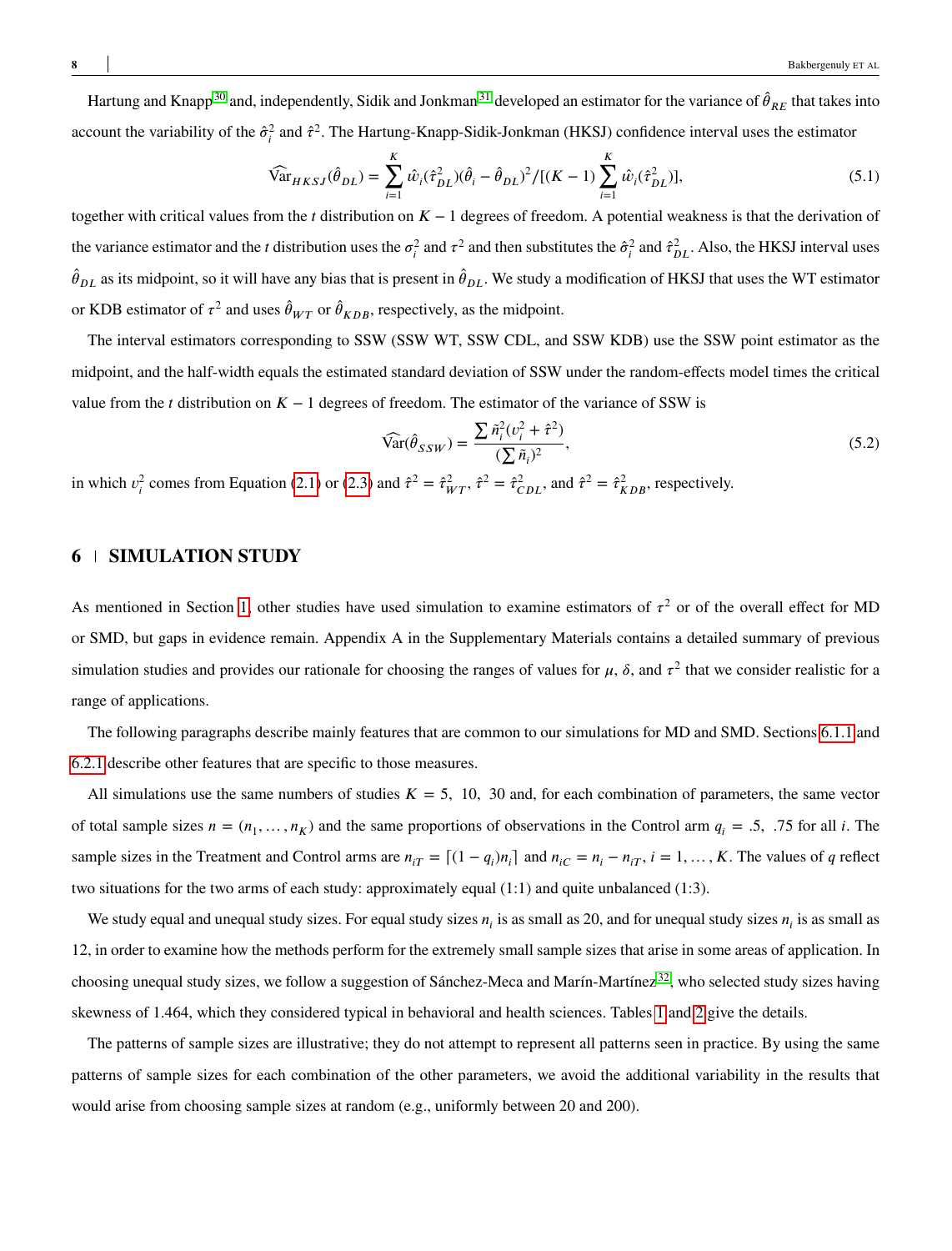We use a total of 10*,* 000 repetitions for each combination of parameters. Thus, the simulation standard error for estimated coverage of  $\tau^2$ ,  $\mu$ , or  $\delta$  at the 95% confidence level is roughly  $\sqrt{0.95 \times 0.05/10,000} = 0.00218$ .

The simulations were programmed in R version 3.3.2 using the University of East Anglia 140-computer-node High Performance Computing (HPC) Cluster, providing a total of 2560 CPU cores, including parallel processing and large memory resources. For each configuration, we divided the 10,000 replications into 10 parallel sets of 1000 replications.

The structure of the simulations invites an analysis of the results along the lines of a designed experiment, in which the variables are  $\tau^2$ , *n*, *K*, *q*,  $\sigma_C^2$ , and  $\sigma_T^2$ . Most of the variables are crossed, but two have additional structure. Within the two levels of *n*, equal and unequal, the values are nested:  $n = 20$ , 40, 100, 250 and  $\bar{n} = 30$ , 60, 100, 160. The values of  $\sigma_C^2$ , and  $\sigma_T^2$ consist of a cross of two factors, equal/unequal and small/large ( $\sigma_C^2 = 1$  and  $\sigma_T^2 = 1$ ,  $\sigma_C^2 = 10$  and  $\sigma_T^2 = 10$ ,  $\sigma_C^2 = 1$  and  $\sigma_T^2 = 2$ , and  $\sigma_C^2 = 10$  and  $\sigma_T^2 = 20$ ). We approach the analysis of the data from the simulations qualitatively, to identify the variables that substantially affect (or do not affect) the performance of the estimators as a whole and the variables that reveal important differences in performance. We might hope to describe the estimators' performance one variable at a time, but such "main effects" often do not provide an adequate summary: important differences are related to certain combinations of two or more variables.

We use this approach to examine bias and coverage in estimation of  $\tau^2$  and bias and coverage in estimation of  $\mu$  and  $\delta$ . Our summaries of results include illustrative figures and are based on examination of the figures in the corresponding arXiv e-prints  $33,34$  $33,34$ . Sections [6.1.2](#page-10-0) and [6.2.2](#page-12-1) give brief summaries, and Appendices D and E in the Supplementary Materials contain more detail.

A reviewer inquired about the values of  $I^2$  underlying our simulations. Figures C1 and C2 in Appendix C plot  $I^2$  $100\tau^2/(\tau^2 + s^2)$  versus  $\tau^2 \in [0, 1]$  for MD and versus  $\delta$  for SMD when  $\tau^2 = 0.5(0.5)$ , with traces for  $n = 20, 40, 100, 250$ . As indicated by the definition,  $I^2$  increases as  $\tau^2$  increases. The value of *n* also has a substantial impact (larger *n* yields higher  $I^2$ ); Higgins and Thompson<sup>[6](#page-25-5)</sup> did not construct  $I^2$  to be independent of the precisions of estimates observed in the studies. Importantly, for SMD  $I^2$  decreases as  $\delta$  increases, especially for the smaller *n*, contrary to the scale-invariance criterion of Higgins and Thompson. We emphasize that we discourage use of  $I^2$ , for the reasons mentioned here and in Section [1.](#page-0-0)

#### **6.1 Mean difference**

#### <span id="page-8-0"></span>**6.1.1 Design**

For the mean difference, we vary six parameters: the between-study variance  $(\tau^2)$  and the within-study variances  $(\sigma_T^2$  and  $\sigma_C^2)$ , in addition to the number of studies  $(K)$ , the total sample size  $(n \text{ and } \bar{n})$ , and the proportion of observations in the Control arm (*q*). Table [1](#page-9-0) lists the values of each parameter. We set the overall true MD  $\mu = 0$  because the estimators of  $\tau^2$  do not involve  $\mu$ and the estimators of  $\mu$  are equivariant.

To cover both small and large values of the ratio of within-study to between-studies variance, separately from the value of  $\tau^2$ , we use two series of within-study variances  $(\sigma_C^2, \sigma_T^2=(1,1), (1,2)$  and  $\sigma_C^2, \sigma_T^2=(10,10), (10,20)$ ). We generate the within-study sample variances  $s_{ij}^2$  (*j* = *T*, *C*) from chi-squared distributions as  $\sigma_{ij}^2 \chi_{n_{ij}-1}^2/(n_{ij}-1)$ . We generate the estimated mean differences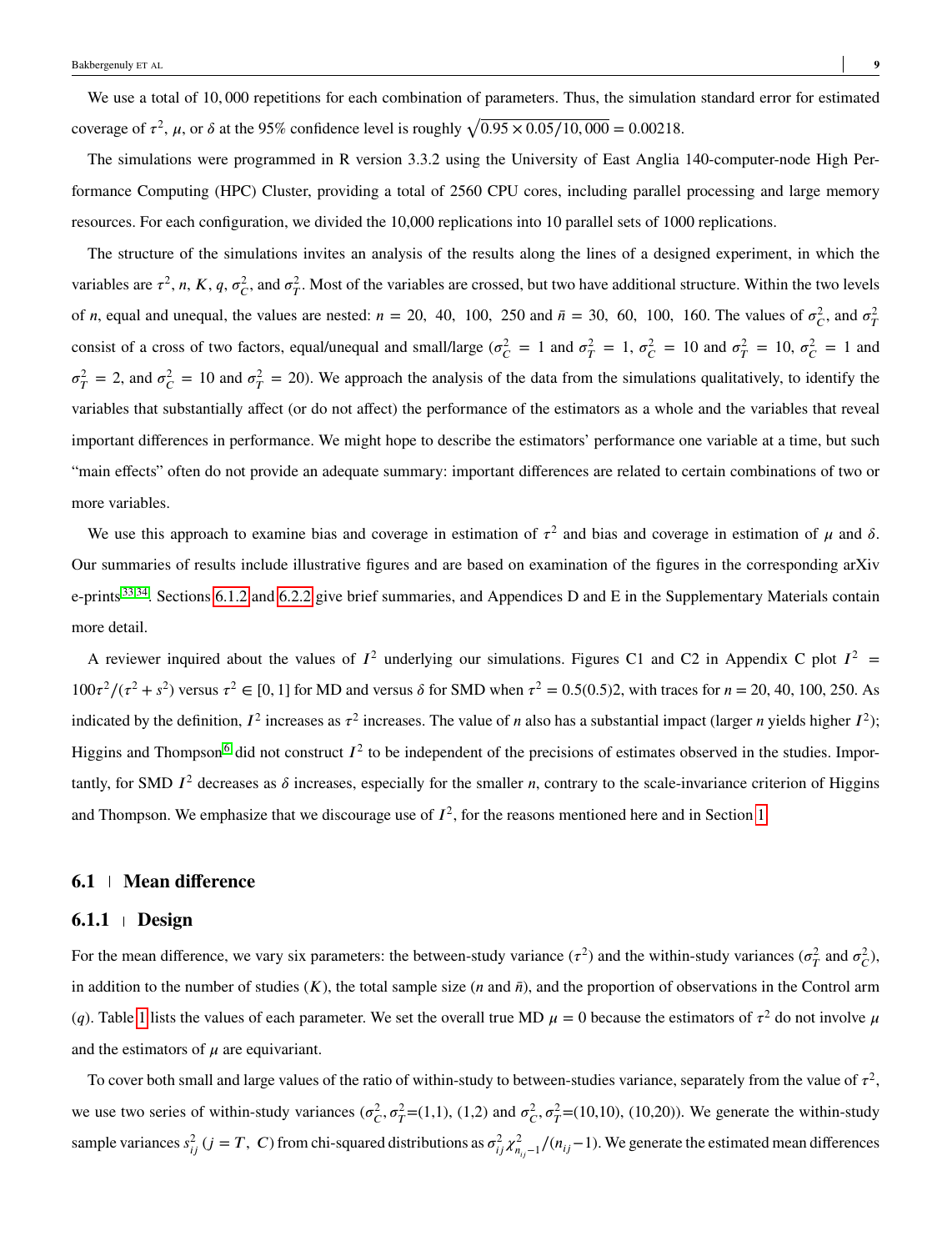<span id="page-9-0"></span>

| MD                                                                              | Equal study sizes     | Unequal study sizes           | Full results in                          |
|---------------------------------------------------------------------------------|-----------------------|-------------------------------|------------------------------------------|
|                                                                                 |                       |                               | Bakbergenuly et al. 2019 <sup>33</sup> , |
|                                                                                 |                       |                               | Appendices:                              |
| $K$ (number of studies)                                                         | 5, 10, 30             | 5, 10, 30                     |                                          |
| <i>n</i> or $\bar{n}$ (average (individual) study size - total of the two arms) | 20, 40, 100, 250      | 30 (12,16,18,20,84),          |                                          |
| For $K = 10$ and $K = 30$ , the same set of unequal study sizes                 |                       | 60 (24,32,36,40,168),         |                                          |
| is used twice or six times, respectively                                        |                       | 100 (64,72,76,80,208),        |                                          |
|                                                                                 |                       | 160 (124, 132, 136, 140, 268) |                                          |
| $q$ (proportion of each study in the control arm)                               | 1/2, 3/4              | 1/2, 3/4                      |                                          |
| First series of within-study variances:                                         |                       |                               |                                          |
| $\mu$                                                                           | $\Omega$              | $\Omega$                      | B1, B2; B3, B4                           |
| $\sigma_C^2$ , $\sigma_T^2$ (within-study variances)                            | (1,1), (1,2)          | (1,1), (1,2)                  |                                          |
| $\tau^2$ (variance of random effect)                                            | 0(0.01)0.1(0.1)1      | 0(0.01)0.1(0.1)1              | A1, A2; A3, A4                           |
| Second series of within-study variances:                                        |                       |                               |                                          |
| $\mu$                                                                           | $\Omega$              | $\Omega$                      | <b>B5, B6</b>                            |
| $\sigma_C^2$ , $\sigma_T^2$ (within-study variances)                            | $(10,10)$ , $(10,20)$ | $(10,10)$ , $(10,20)$         |                                          |
| $\tau^2$ (variance of random effect)                                            | 0(0.1)1               | 0(0.1)1                       | A5, A6                                   |

#### **TABLE 1** *Data patterns in the simulations for MD*

**TABLE 2** *Data patterns in the simulations for SMD*

<span id="page-9-1"></span>

| <b>SMD</b>                                                                      | Equal study sizes | Unequal study sizes           | Full results in                          |  |
|---------------------------------------------------------------------------------|-------------------|-------------------------------|------------------------------------------|--|
|                                                                                 |                   |                               | Bakbergenuly et al. 2019 <sup>34</sup> , |  |
|                                                                                 |                   |                               | Appendices:                              |  |
| $K$ (number of studies)                                                         | 5, 10, 30         | 5, 10, 30                     |                                          |  |
| <i>n</i> or $\bar{n}$ (average (individual) study size - total of the two arms) | 20, 40, 100, 250  | 30 (12,16,18,20,84),          |                                          |  |
|                                                                                 | 30, 50, 60, 70    | 60 (24, 32, 36, 40, 168),     |                                          |  |
| For $K = 10$ and $K = 30$ , the same set of unequal study sizes                 |                   | 100 (64,72,76,80,208),        |                                          |  |
| is used twice or six times, respectively                                        |                   | 160 (124, 132, 136, 140, 268) |                                          |  |
| $q$ (proportion of each study in the control arm)                               | 1/2, 3/4          | 1/2, 3/4                      |                                          |  |
| $\delta$ (true value of the SMD)                                                | 0, 0.2, 0.5, 1, 2 | 0, 0.2, 0.5, 1, 2             | <b>B1, B2</b>                            |  |
| $\tau^2$ (variance of random effect)                                            | 0(0.5)2.5         | 0(0.5)2.5                     | A1, A2                                   |  |

 $y_i$  from a normal distribution with mean  $\mu$  and variance  $\sigma_{iT}^2/n_{iT} + \sigma_{iC}^2/n_{iC} + \tau^2$ . We obtain the estimated within-study variances  $\frac{ds}{dt}v_i^2 = s_{iT}^2/n_{iT} + s_{iC}^2/n_{iC}$ .

The simulation standard error in the estimates of  $\mu$  is 0.01 (for  $n = 20$ ) or less for the first series of within-study variances, and 0*.*02 or less for the second series.

We study six point estimators of  $\tau^2$  (DL, REML, MP, J, WT, and CDL), five interval estimators of  $\tau^2$  (PL, QP, BJ, J, and WT), and ten interval estimators of  $\mu$  (DL, REML, MP, J, WT, CDL, HKSJ, HKSJ WT, SSW WT, and SSW CDL).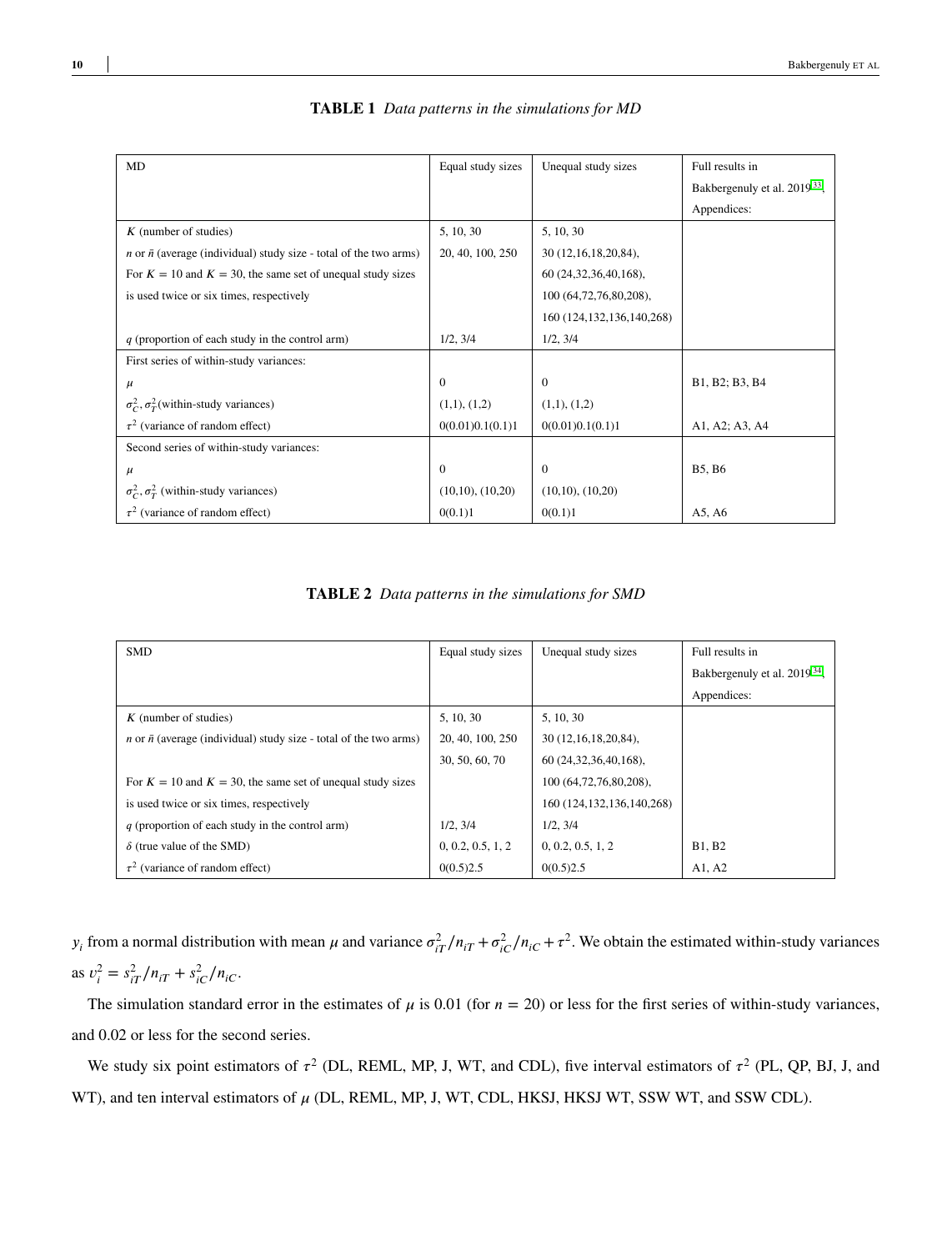#### <span id="page-10-0"></span>**6.1.2 Results**

Our full simulation results are available as an arXiv e-print (Bakbergenuly et al.  $^{33}$  $^{33}$  $^{33}$ ). They comprise 108 figures, each presenting a plot of bias, MSE or coverage versus  $\tau^2$  for the four values of *n* or  $\bar{n}$  and the three values of *K*. A short summary is given below and illustrated by Figures [1](#page-11-0) to [3.](#page-17-0) A detailed description appears in Appendix D in the Supplementary Materials. Table [3](#page-13-0) summarizes our recommendations.

#### **Bias in estimation of**  $\tau^2$  (Figure [1\)](#page-11-0)

In summary, except for CDL and WT, the estimators of  $\tau^2$  (DL, REML, J, and MP) have non-negligible positive bias, especially for small sample sizes ( $n \leq 40$ ) and small values of  $\tau^2$ . Overall, CDL has the least bias, except for the most extreme cases, and is recommended for use in practice. WT is increasingly negatively biased for moderate to large heterogeneity, even for large sample sizes, so it is not recommended. All other estimators become acceptable for larger sample sizes ( $n \geq 100$ ).

#### Coverage in estimation of  $\tau^2$  (Figure [2\)](#page-16-0)

In summary, none of the interval estimators of  $\tau^2$  (PL, QP, BJ, J, and WT) consistently achieve coverage close to .95 (i.e., between .94 and .96). All have difficulty at  $\tau^2 = 0$ , usually overcoverage; the departures of PL extend to other small  $\tau^2$ , and its coverage is often greater than .96 but sometimes less than .94. Meta-analyses in which the studies have small sample sizes are challenging for PL, QP, BJ, and J, which in some situations have coverage well below nominal for all  $\tau^2 \in [0,1]$ , especially when the number of studies is larger ( $K = 30$  vs.  $K = 5$  and  $K = 10$ ). Overall, WT comes closest to providing nominal coverage of  $\tau^2$ . (The contrast in behavior between the WT interval and point estimators is surprising, but the former uses the appropriate F approximation to the distribution of  $Q$ , whereas the latter does not.)

#### **Bias in estimation of**  $\mu$

Because the estimated MD and its estimated variance are independent, all the estimators of  $\mu$  are practically unbiased in all situations.

#### **Coverage in estimation of**  $\mu$  (Figure [3\)](#page-17-0)

When within-study sample sizes are balanced, HKSJ and HKSJ WT generally (but not uniformly) have the best coverage for small  $\tau^2$  and *K*. Their coverage is not always within  $\pm 0.01$  of 0.95; it may be considerably below nominal for  $\tau^2 < 0.1$  when sample sizes are small, whereas SSW CDL provides conservative coverage; in situations where clear differences separate the interval estimators, HKSJ and HKSJ WT are much closer to .95. DL, WT, MP, REML, and J exhibit very serious undercoverage when  $K = 5$  and nontrivial undercoverage when  $K = 10$ . For small and/or unbalanced sample sizes, SSW CDL is the only estimator achieving nominal coverage for larger values of  $\tau^2$  or *K*.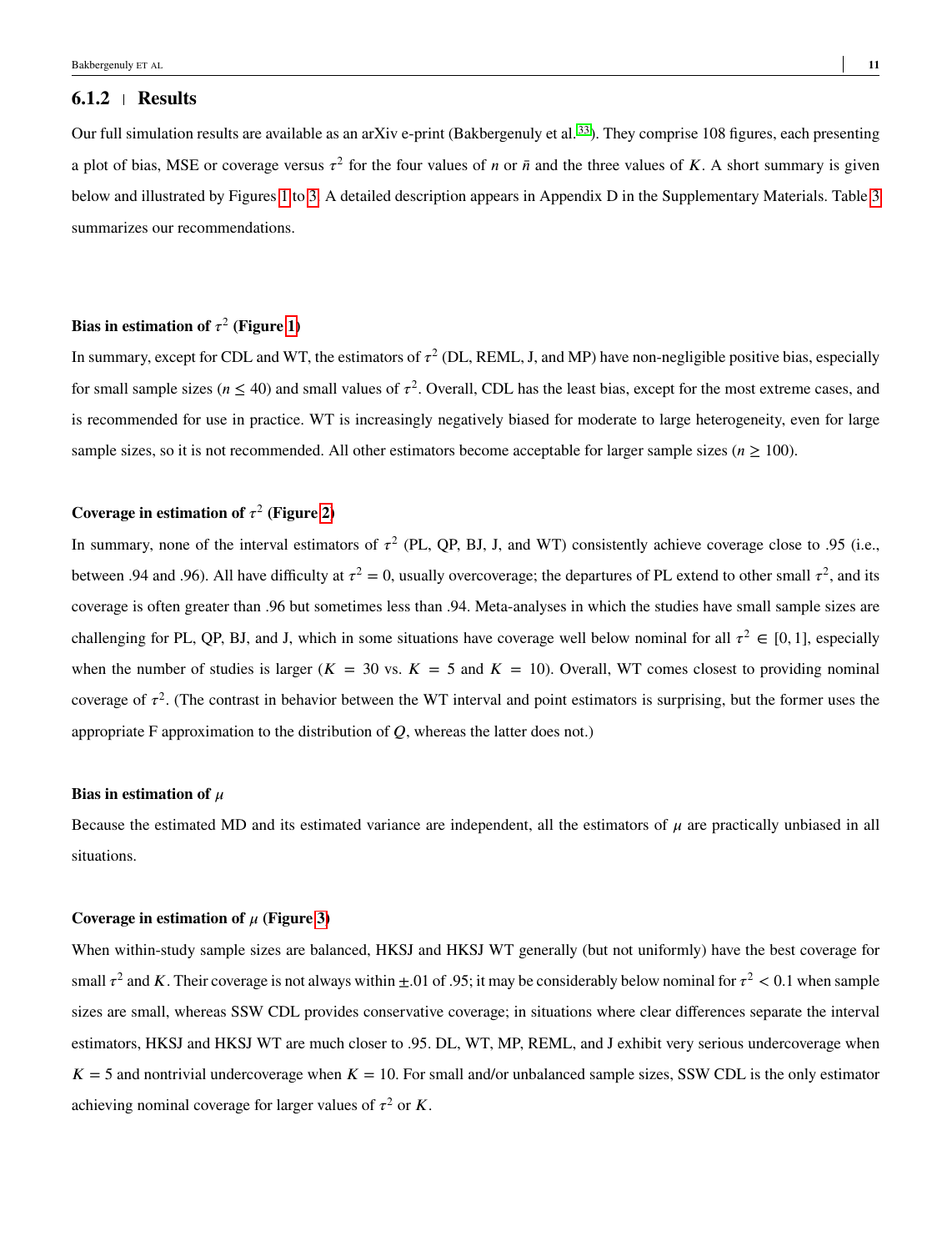<span id="page-11-0"></span>

**FIGURE 1** MD: Bias of estimators of between-studies variance  $\tau^2 \in [0,0.1]$  (top two rows) and  $\tau^2 \in [0,1]$  (bottom two rows) for  $\mu = 0$ ,  $q = 0.75$  when  $\sigma_C^2 = 1$ ,  $\sigma_T^2 = 2$ ,  $n = 20$ , 40, and  $K = 5$ , 10, 30. Light grey line at 0.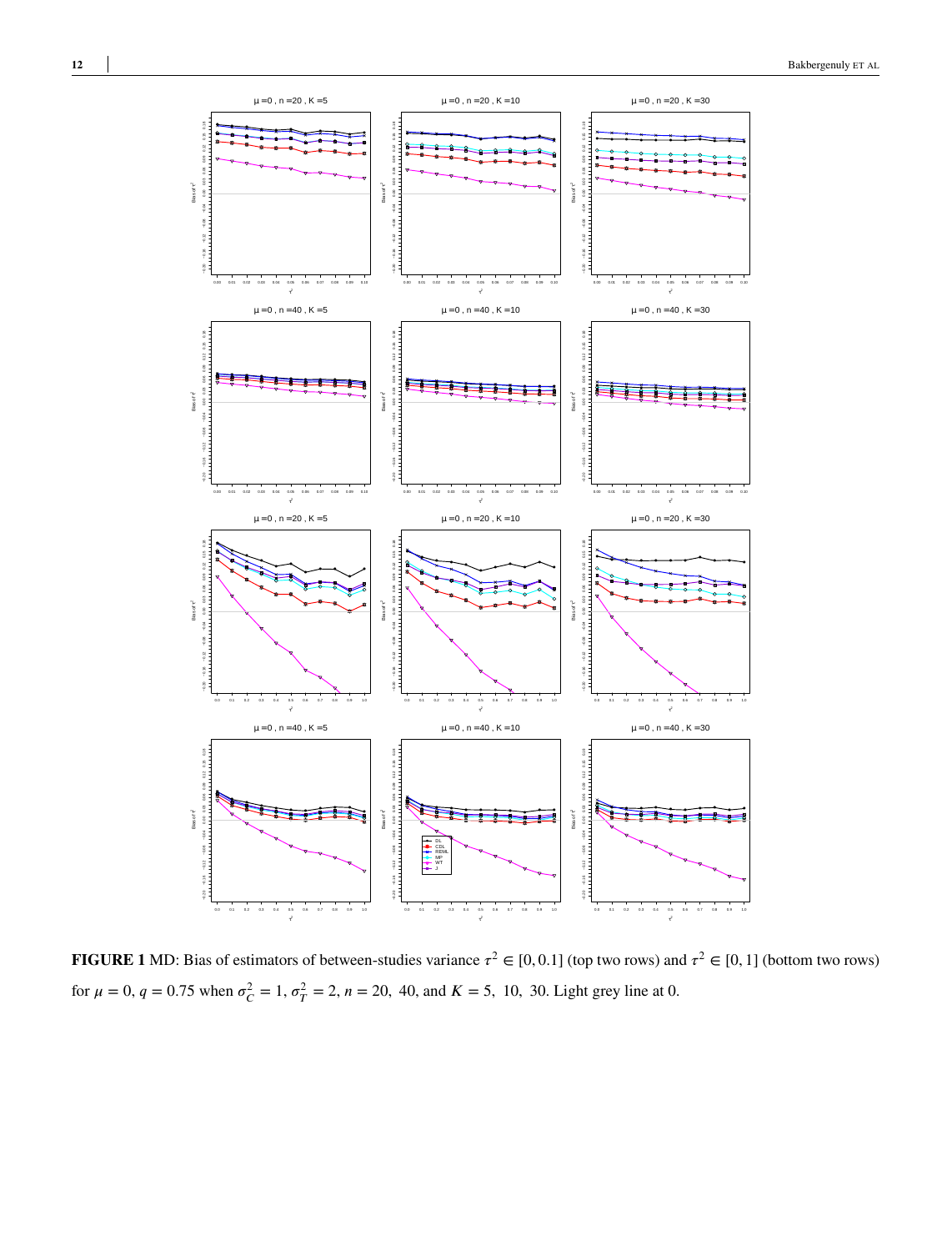#### **6.2 Standardized mean difference**

#### <span id="page-12-0"></span>**6.2.1 Design**

For the standardized mean difference, we vary five parameters: the overall true SMD  $(\delta)$  and the between-studies variance  $(\tau^2)$ , in addition to the number of studies  $(K)$ , the studies' total sample size  $(n \text{ and } \bar{n})$ , and the proportion of observations in the Control arm (*q*). Table [2](#page-9-1) lists the values of each parameter.

We generate the true effect sizes  $\delta_i$  from a normal distribution:  $\delta_i \sim N(\delta, \tau^2)$ . We generate the values of Hedges's estimator  $g_i$ directly from the appropriately scaled non-central *t*-distribution, given by Equation [\(2.4\)](#page-3-2), and obtain their estimated within-study variances from Equation [\(2.3\)](#page-3-1).

We study five point estimators of  $\tau^2$  (DL, REML, MP, J, and KDB), five interval estimators of  $\tau^2$  (PL, QP, BJ, J, and KDB), six point estimators of *𝛿* (DL, REML, MP, J, KDB, and SSW), and eight interval estimators of *𝛿* (DL, REML, MP, J, KDB, HKSJ, HKSJ KDB, and SSW KDB).

#### <span id="page-12-1"></span>**6.2.2 Results**

Our full simulation results are available as an arXiv e-print (Bakbergenuly et al.  $^{34}$  $^{34}$  $^{34}$ ). They comprise 130 figures, each presenting a plot of bias, MSE or coverage versus  $\tau^2$  for the four values of *n* or  $\bar{n}$  and the three values of *K*. A short summary is given below and and illustrated by Figures [4](#page-18-0) to [6.](#page-20-0) Also, Appendix H in Supplementary Materials has plots for  $K = 20$ ,  $n = 20$ and 40, and  $\delta = 0.0.5, 1$ , and 2. A detailed description appears in Appendix E in the Supplementary Materials, and Table [3](#page-13-0) summarizes our recommendations.

#### **Bias in estimation of**  $\tau^2$  (Figure [4\)](#page-18-0)

As Figure [4](#page-18-0) (top) illustrates, the patterns of bias indicate a choice among the five estimators of  $\tau^2$  (DL, REML, J, MP, and KDB). When  $n \leq 40$ , MP is closer to unbiased than KDB when  $K = 5$ , the magnitudes of their biases are roughly equal when  $K = 10$ , and KDB is closer to unbiased when  $K = 30$  (and also when  $K = 20$ ; see Appendix H). When  $n \ge 100$ , MP, KDB, and REML are nearly unbiased. DL and J seriously underestimate  $\tau^2$ . The average of MP and KDB should be close to unbiased.

#### Coverage in estimation of  $\tau^2$  (Figure [4\)](#page-18-0)

As Figure [4](#page-18-0) (bottom) illustrates, all five interval estimators of  $\tau^2$  (PL, QP, BJ, J, and KDB) have coverage substantially above .95 when  $\tau^2 = 0$ . When  $\tau^2 \ge 0.5$ , QP is generally closest to .95, whereas KDB is somewhat too liberal when  $n = 20$ . The unusual behavior of BJ (and, to a lesser extent, J) when  $K = 30$  (and also when  $K = 20$ ; see Appendix H) adds to the evidence against it.

#### **Bias and mean squared error in estimation of**  $\delta$  (Figure [5\)](#page-19-0)

The bias of SSW is close to 0, and the other five estimators (DL, REML, J, MP, and KDB), which use inverse-variance weights, have greater (and negative) bias, amounting to  $5-10\%$  when sample sizes are small and  $\delta \ge 1$ . This bias increases as  $\tau^2$  and/or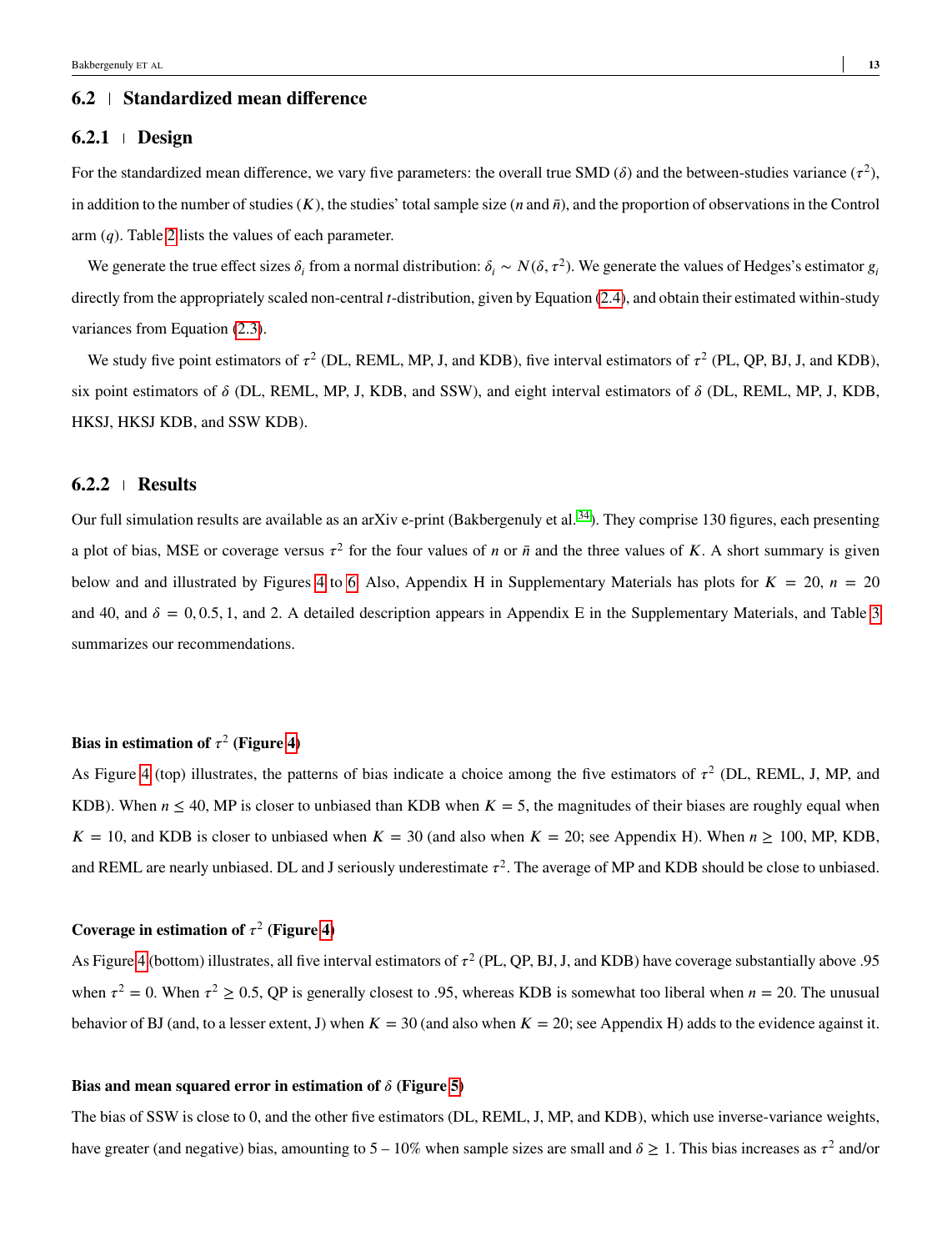$\delta$  increases (see also Appendix H). SSW usually has slightly greater mean squared error than KDB and MP when *n* is small, but its MSE can be substantially smaller, especially for small  $\tau^2$ .

#### **Coverage in estimation of**  $\delta$  (Figure [6\)](#page-20-0)

Except when  $\delta \ge 1$  and  $K \ge 20$  (see also Appendix H), HKSJ and HKSJ KDB have coverage closest to .95, though somewhat liberal; they differ little, and departures from .95 (toward lower coverage) are seldom serious. SSW KDB is rather conservative when  $K = 5$  and for other K when  $\tau^2 = 0$ . Otherwise it provides reliable albeit slightly conservative coverage. When  $\delta = 2$ and  $K = 20$  or 30, SSW KDB is substantially the best choice. All the estimators that use inverse-variance weights and critical values from the normal distribution often have coverage substantially below .95.

<span id="page-13-0"></span>

|                      | Meta-analysis of MD                                                     |                             |  |  |  |  |  |  |
|----------------------|-------------------------------------------------------------------------|-----------------------------|--|--|--|--|--|--|
| Estimation           | n < 100                                                                 | $n \geq 100$                |  |  |  |  |  |  |
| $\tau^2$ point       | All estimators are positively biased for small $n$                      | any estimator               |  |  |  |  |  |  |
|                      | CDL is the least biased                                                 |                             |  |  |  |  |  |  |
| $\tau^2$ interval    | WT                                                                      | any estimator other than PL |  |  |  |  |  |  |
| $\mu$ point          | any estimator                                                           | any estimator               |  |  |  |  |  |  |
| $\mu$ interval       | HKSJ for balanced studies with $\tau^2$ < 0.1 and $K \le 10$ ,          | <b>HKSJ</b>                 |  |  |  |  |  |  |
|                      | where SSW CDL provides conservative coverage.                           |                             |  |  |  |  |  |  |
|                      | SSW CDL for unbalanced studies, or when $K \ge 20$ and $\tau^2 > 0.1$ . |                             |  |  |  |  |  |  |
| Meta-analysis of SMD |                                                                         |                             |  |  |  |  |  |  |
| $\tau^2$ point       | MP (somewhat underestimates) for $K \leq 10$ ,                          | MP, KDB, or REML            |  |  |  |  |  |  |
|                      | KDB (somewhat overestimates) for $K > 10$                               |                             |  |  |  |  |  |  |
| $\tau^2$ interval    | QP                                                                      | QP, PL, KDB                 |  |  |  |  |  |  |
| $\delta$ point       | SSW, all other estimators have negative bias                            | any estimator               |  |  |  |  |  |  |
| $\delta$ interval    | HKSJ or HKSJ KDB for $\delta$ < 0.5, SSW KDB for $\delta \geq 0.5$      | HKSJ or HKSJ KDB or SSW KDB |  |  |  |  |  |  |

**TABLE 3** *A summary of recommendations for meta-analysis of MD and SMD*

# <span id="page-13-1"></span>**7 EXAMPLE**

As an example, we use data previously considered by Sánchez-Meca and Marín-Martínez<sup>[35](#page-27-5)</sup>, on the efficacy of psychological treatments for obsessive-compulsive disorder (OCD). These data, Table [4,](#page-14-0) consist of 24 trials with mostly small sample sizes, ranging from 12 to 121 patients. Studies 5, 15, 16, and 23 are rather unbalanced; study 5 has 23 patients in the Treatment arm and 11 in the Control arm. The effect measure is SMD, and positive values correspond to lower levels of obsessions and compulsions in the treatment group. Figure [7](#page-21-0) shows a forest plot, and Table [5](#page-15-0) gives the results from various methods of estimation; recommended choices are in bold.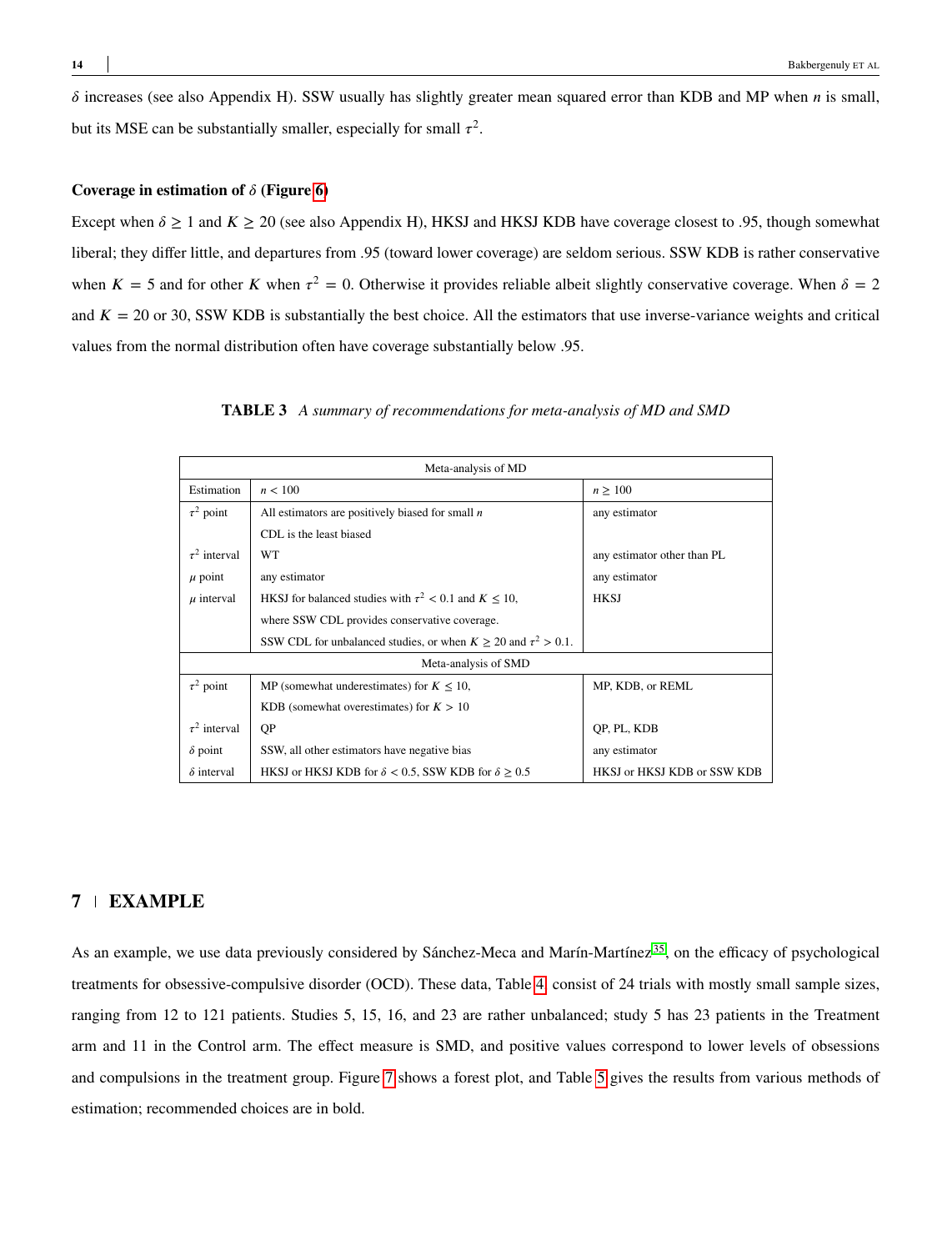<span id="page-14-0"></span>**TABLE 4** Data for the meta-analysis on the efficacy of psychological treatments for obsessive-compulsive disorder. Design of study: 1, quasi-experimental; 2, experimental.

| Study          | Year | Design         | $n_{iT}$ | $n_{iC}$ | $g_i$    | $v_i^2$ |
|----------------|------|----------------|----------|----------|----------|---------|
| $\mathbf{1}$   | 1998 | $\mathbf{1}$   | 10       | 8        | 1.425    | 0.2814  |
| $\overline{c}$ | 2003 | $\overline{c}$ | 22       | 23       | 1.068    | 0.1016  |
| $\overline{3}$ | 1993 | $\overline{c}$ | 29       | 32       | 0.924    | 0.0727  |
| $\overline{4}$ | 1993 | $\overline{c}$ | 29       | 32       | 0.909    | 0.0725  |
| 5              | 2005 | $\mathbf{1}$   | 23       | 11       | 0.281    | 0.1355  |
| 6              | 2005 | $\overline{c}$ | 21       | 20       | 1.646    | 0.1307  |
| $\overline{7}$ | 1997 | $\overline{c}$ | 15       | 14       | 1.007    | 0.1556  |
| 8              | 2002 | $\overline{c}$ | 55       | 66       | 0.996    | 0.0374  |
| 9              | 2002 | $\overline{c}$ | 55       | 66       | 0.731    | 0.0355  |
| 10             | 1998 | $\overline{c}$ | 11       | 10       | 1.882    | 0.2752  |
| 11             | 2000 | $\overline{c}$ | 13       | 16       | 1.082    | 0.1596  |
| 12             | 1997 | $\overline{c}$ | 9        | 9        | 2.326    | 0.3725  |
| 13             | 1994 | $\overline{c}$ | 6        | 6        | $-0.229$ | 0.3355  |
| 14             | 1980 | $\overline{c}$ | 10       | 10       | 0.191    | 0.2009  |
| 15             | 2001 | $\overline{c}$ | 18       | 33       | 0.980    | 0.0953  |
| 16             | 2001 | $\overline{c}$ | 16       | 33       | 1.620    | 0.1196  |
| 17             | 2005 | $\overline{c}$ | 10       | 8        | 2.997    | 0.4745  |
| 18             | 1999 | $\mathbf{1}$   | 6        | 6        | 0.860    | 0.3642  |
| 19             | 2006 | $\overline{c}$ | 10       | 10       | 1.494    | 0.2558  |
| 20             | 2003 | $\mathbf 1$    | 11       | 15       | 0.597    | 0.1644  |
| 21             | 1998 | $\overline{c}$ | 19       | 16       | 0.674    | 0.1216  |
| 22             | 1998 | $\overline{2}$ | 19       | 16       | 0.490    | 0.1186  |
| 23             | 2004 | $\overline{c}$ | 6        | 9        | 3.780    | 0.7541  |
| 24             | 2004 | 2              | 10       | 9        | 1.590    | 0.2776  |

The estimated values of  $\tau^2$  have almost a three-fold range, from 0.16 for REML to 0.45 for KDB. The methods differ much less in estimation of SMD. To a large degree, this is due to the relatively large number of studies (24). For instance, the variance of the overall effect for SSW given by [\(5.2\)](#page-7-0) includes  $\sum \tilde{n}_i^2/(\sum \tilde{n}_i)^2$  multiplier at  $\tau^2$ , and it is clearly of the order  $1/K$  (equal to 1/*K* for equal sample sizes  $\tilde{n}$ ). This is also true for other estimators, so the differences between point estimators of *δ* almost disappear.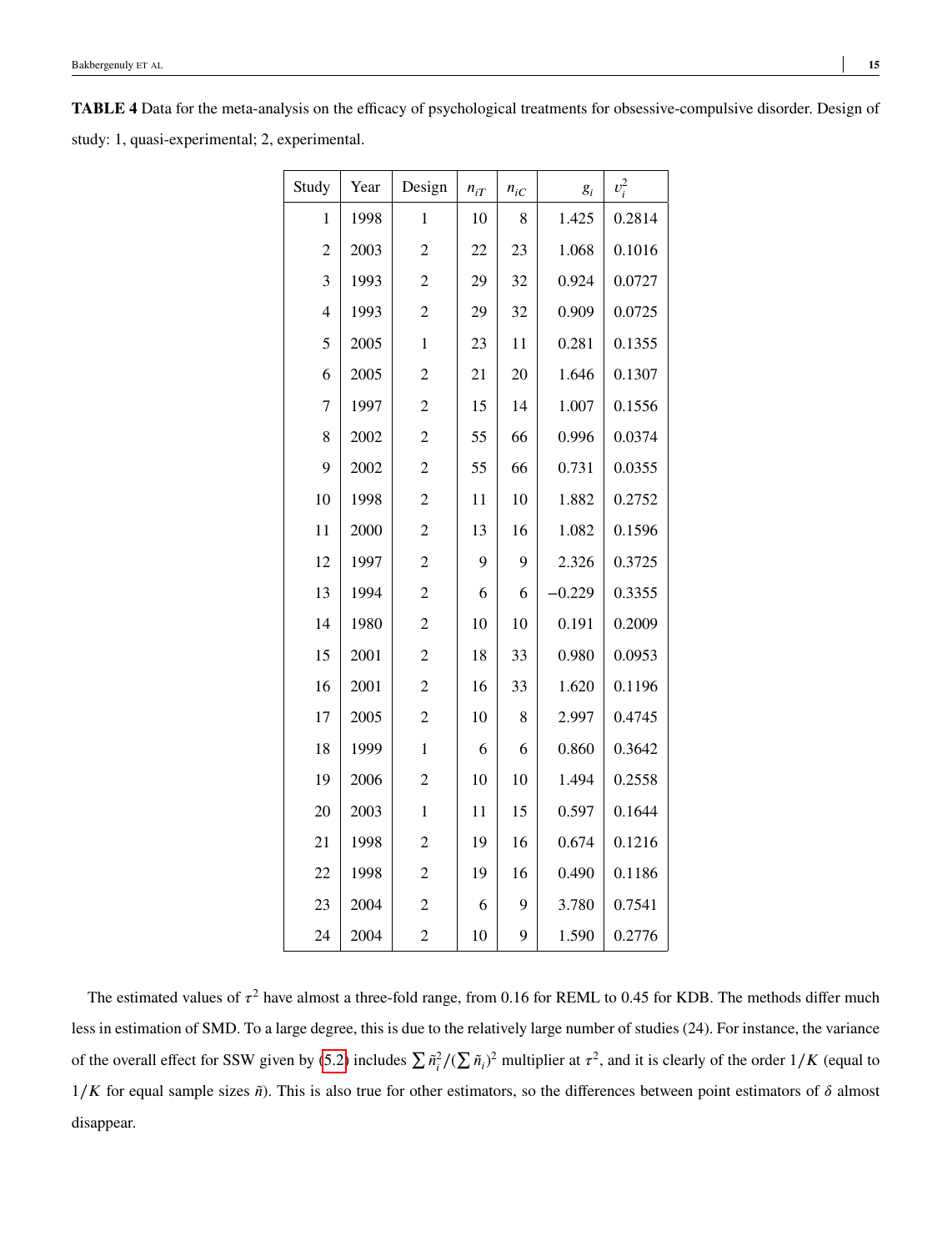<span id="page-15-0"></span>**TABLE 5** Point and confidence-interval estimates for  $\tau^2$  and  $\delta$  in the example of efficacy of psychological treatments for obsessive-compulsive disorder; FE is fixed-effect model, and RE is random-effects model. The heterogeneity parameter in RE is  $\tau^2$ . *L* and *U* denote the lower and upper limits of the 95% confidence intervals. Recommended estimators in bold.

| Model     | Method             | $\hat{\tau}^2$ | L        | U      | $\hat{\delta}$ | L      | U      | Length |
|-----------|--------------------|----------------|----------|--------|----------------|--------|--------|--------|
|           |                    |                |          |        |                |        |        | of CI  |
| <b>FE</b> |                    |                |          |        | 0.9926         | 0.8516 | 1.1336 | 0.2820 |
| RE        | DL&IV              | 0.1697         | 0.0991   | 1.1002 | 1.0748         | 0.8431 | 1.3065 | 0.4634 |
| RE        | <b>BJ&amp;IV</b>   |                | 0.0494   | 0.5128 |                |        |        |        |
| RE        | J&IV               | 0.3275         | 0.1315   | 0.8214 | 1.1059         | 0.8215 | 1.3903 | 0.5688 |
| RE        | <b>REML&amp;IV</b> | 0.1622         | $\Omega$ | 0.6028 | 1.0728         | 0.8440 | 1.3016 | 0.4576 |
| RE        | MP&IV              | 0.3722         | 0.0991   | 1.1002 | 1.1122         | 0.8149 | 1.4095 | 0.5946 |
| RE        | KDB&IV             | 0.4539         | 0.2162   | 0.9052 | 1.1221         | 0.8027 | 1.4414 | 0.6387 |
| RE        | DL&IV HKSJ         |                |          |        | 1.0748         | 0.7850 | 1.3646 | 0.5796 |
| <b>RE</b> | KDB&IV HKSJ        |                |          |        | 1.1221         | 0.8023 | 1.4418 | 0.6395 |
| RE        | SSW&KDB            |                |          |        | 1.0950         | 0.7002 | 1.4898 | 0.7896 |

The results of our simulations for small sample sizes and  $\delta$  near 1, Figures H1 and H2 in Supplementary Materials, indicate that  $\tau^2$  may be somewhat overestimated by KDB, somewhat underestimated by MP, and even more underestimated by REML, J, and especially DL. Combining this information with the results in Table [5,](#page-15-0) we expect  $\tau^2 \ge 0.4$ , much higher than the value of  $\hat{\tau}_{DL}^2$  (= 0.1697). On the other hand, the Q-profile method is expected to provide the best confidence interval for  $\tau^2$ , here (0*.*099*,* 1*.*100), whereas the KDB interval may be too narrow at (0*.*216*,* 0*.*905). Both confidence intervals include a sizable range of values of  $\tau^2$ .

For  $\delta$ , we expect all standard methods to yield negatively biased point estimates, including the KDB-based IV-weighted estimate at 1*.*122 (*ibid*), so the SSW estimate of 1*.*095 seems somewhat low. From our simulations, the two best confidence intervals for  $\delta$  are HKSJ KDB, here (0.802, 1.442), and the DL-based HKSJ, here (0.785, 1.365), but both may be too narrow. The SSW KDB interval, centered at the SSW point estimator, with  $\hat{\tau}_{KDB}^2$  in its estimated variance and t critical values, is widest, at (0*.*700*,* 1*.*490); it may be too conservative, because it is 1*.*235 times as wide as HKSJ KDB and 1*.*362 times as wide as HKSJ.

We performed a small simulation (1000 replications per configuration), using values of  $\tau^2$  and  $\delta$  within the confidence limits in Table [5.](#page-15-0) The results, plotted in Figure [8,](#page-22-0) show that the KDB method yields the least-biased estimates of  $\tau^2$  and has coverage of  $\tau^2$  comparable to or better than other methods. However, for these data, we prefer the more conservative QP interval. The HKSJ KDB interval for  $\delta$  provides the best, though still somewhat liberal, coverage of  $\delta$  among all intervals centered at an IV-weighted estimate. As expected, the sample-size-weighted estimator of  $\delta$  is the only unbiased estimator, and the SSW KDB interval provides the most reliable though sometimes conservative coverage of  $\delta$ . These methods are our recommended choices for estimation of  $\delta$ .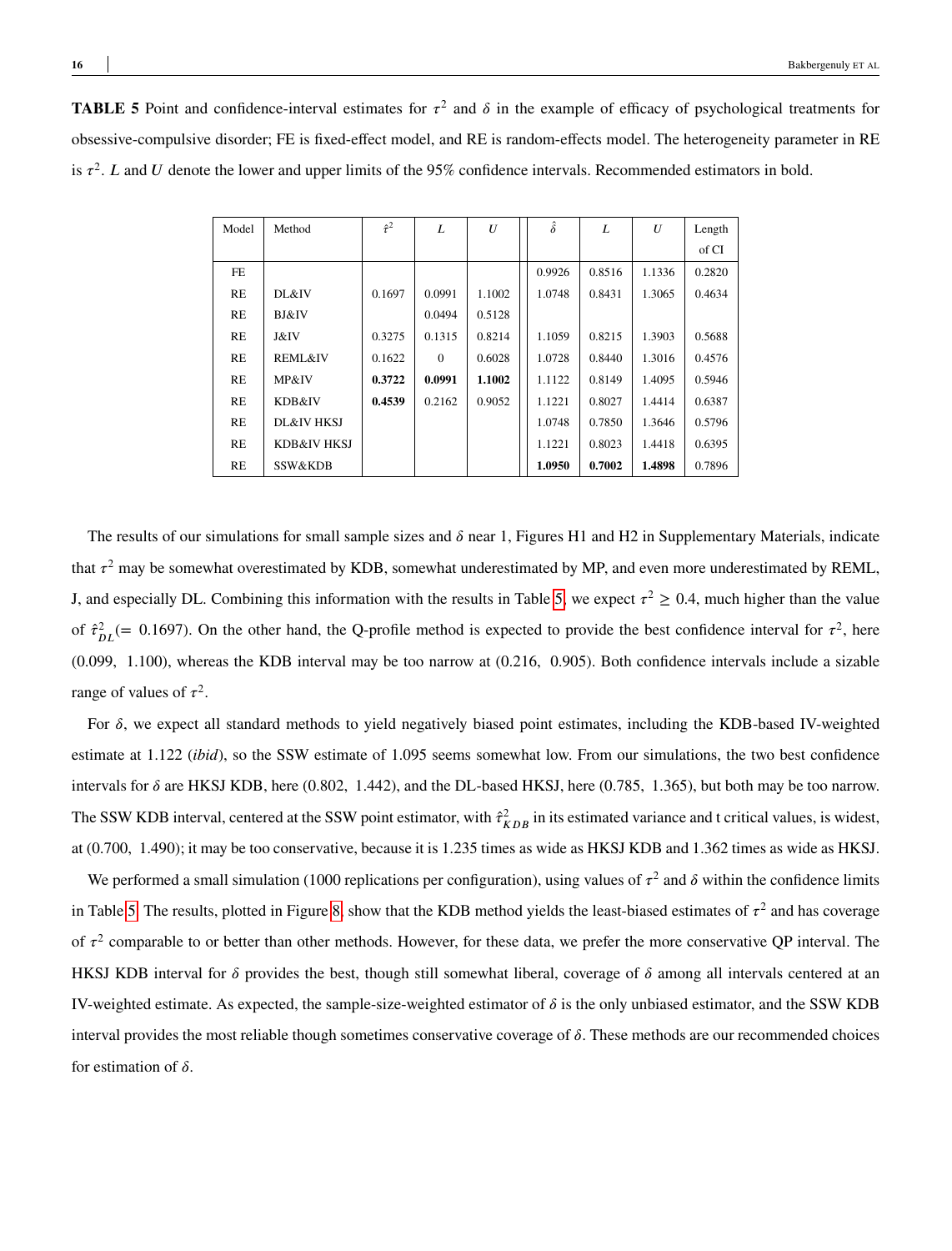<span id="page-16-0"></span>

**FIGURE 2** MD: Coverage at the nominal 95% level of interval estimators of between-studies variance  $\tau^2 \in [0,0.1]$  (top two rows) and  $\tau^2 \in [0, 1]$  (bottom two rows) for  $\mu = 0$ ,  $q = 0.75$ , when  $\sigma_C^2 = 1$ ,  $\sigma_T^2 = 2$ ,  $n = 20$ , 40, and  $K = 5$ , 10, 30. Light grey line at 0.95.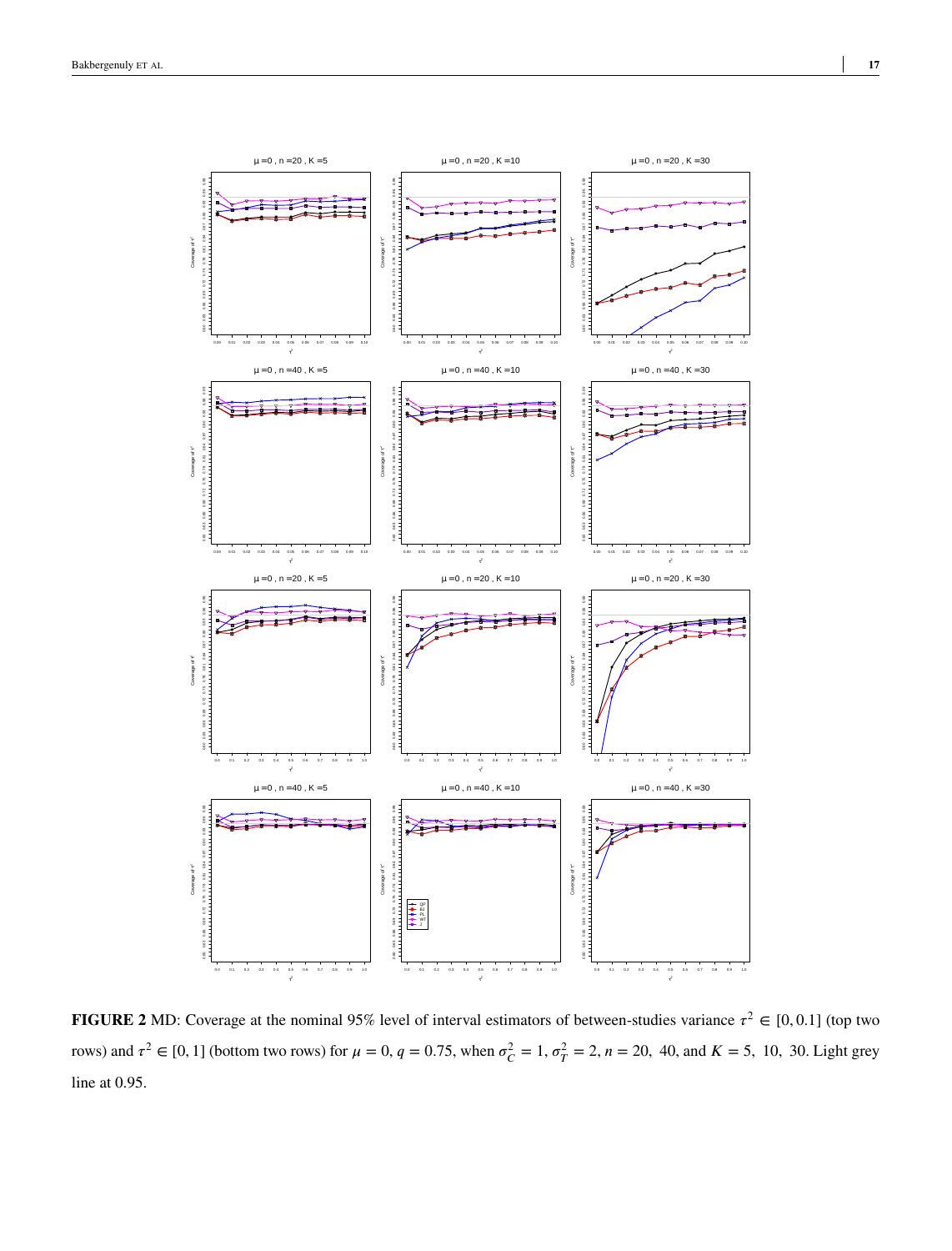<span id="page-17-0"></span>

**FIGURE 3** MD: Coverage of 95% confidence intervals for  $\mu$ . The between-studies variance  $\tau^2 \in [0, 1]$ . In the top two rows,  $q = .5$ ,  $\sigma_C^2 = 1$ , and  $\sigma_T^2 = 1$ . In the bottom two rows,  $q = .75$ ,  $\sigma_C^2 = 1$ , and  $\sigma_T^2 = 2$ . Light grey line at 0.95.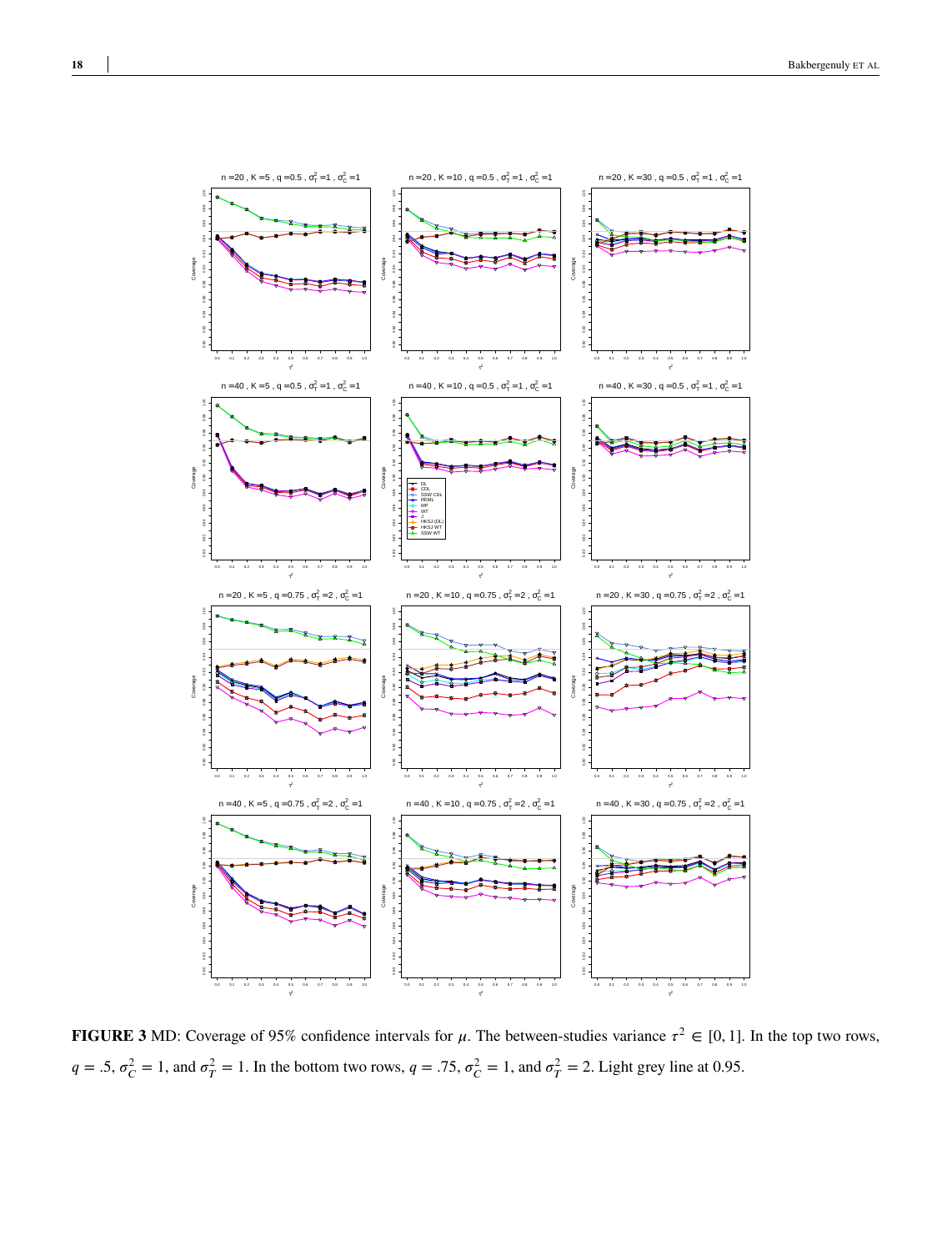<span id="page-18-0"></span>

**FIGURE 4** SMD: Bias and coverage at nominal 95% level in estimation of between-studies variance  $\tau^2$  for  $\delta = 0.5$ ,  $q = .5$ ,  $n = 20$ , 40, and  $K = 5$ , 10, 30. Light grey line at 0 for bias and at 0.95 for coverage.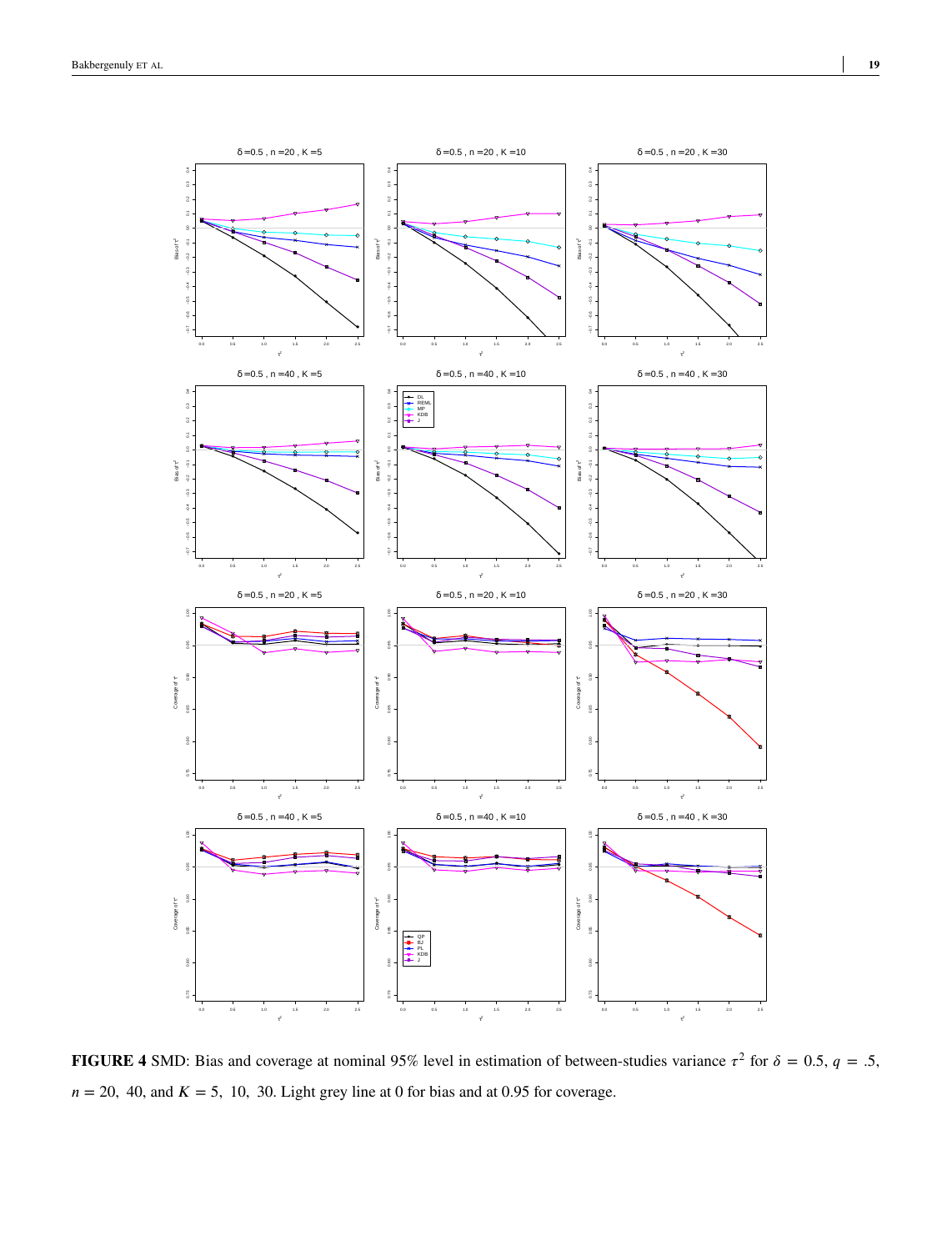

**FIGURE 5** SMD: Bias of the estimators of  $\delta$  and ratio of MSEs of SSW to inverse-variance-weighted estimators when  $\delta = 1$ ,  $q = .5$ ,  $n = 20$ , 40, and  $K = 5$ , 10, 30. Light grey line at 0 for bias and at 1 for the ratio of MSEs.

<span id="page-19-0"></span>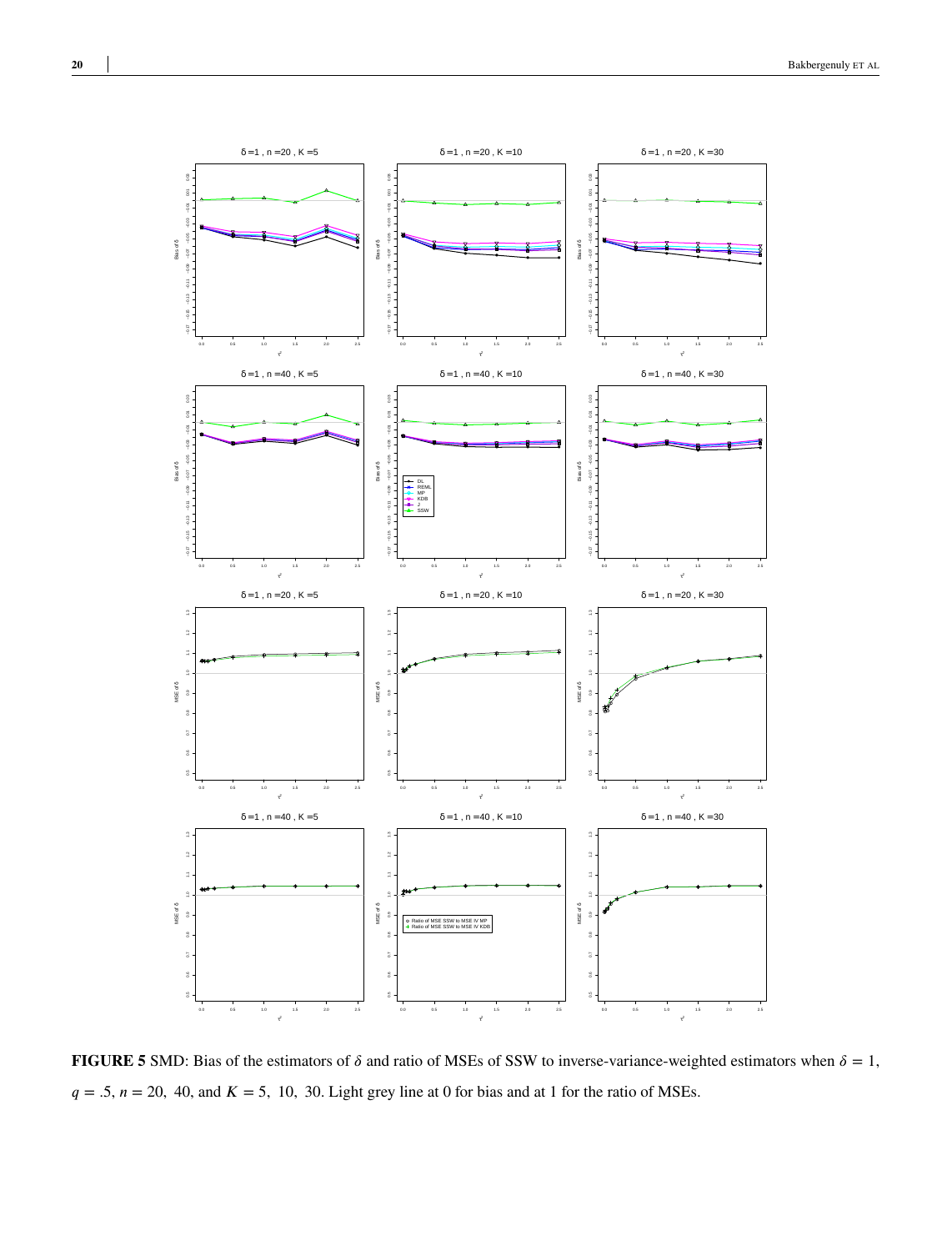<span id="page-20-0"></span>

**FIGURE 6** SMD: Coverage of 95% confidence intervals for  $\delta$  when  $\delta = 0$  (top two rows) and 2 (bottom two rows),  $q = .5$ ,  $n = 20, 40,$  and  $K = 5, 10, 30$ . Light grey line at 0.95.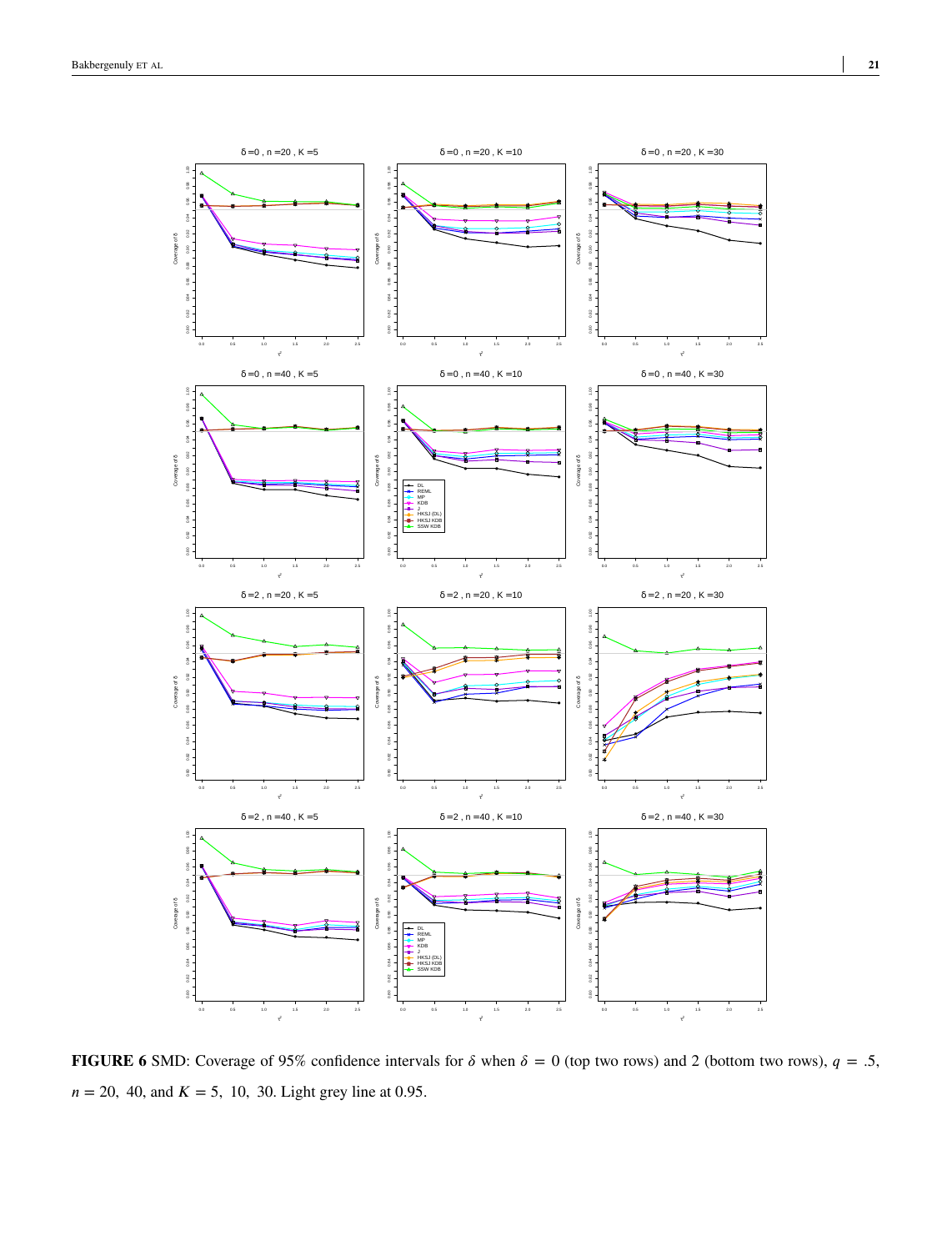<span id="page-21-0"></span>

**FIGURE 7** Forest plot of Hedges's *g* for the efficacy of psychological treatments for obsessive-compulsive disorder.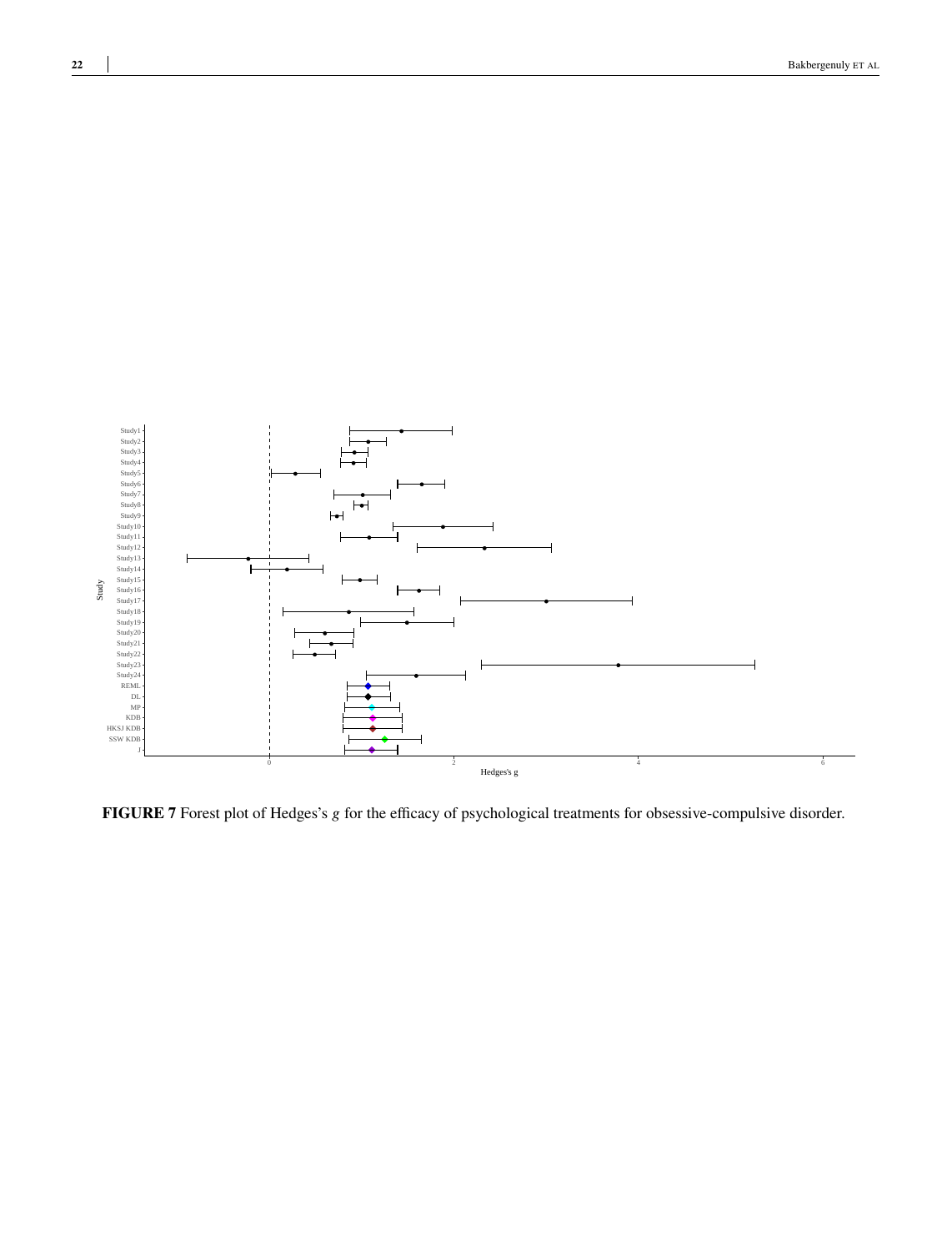<span id="page-22-0"></span>

**FIGURE 8** Quality of meta-analysis methods for bias of  $\tau^2$ , coverage of  $\tau^2$ , bias of  $\delta$  and coverage of  $\delta$  with typical values of  $\tau^2$  and  $\delta$  from the OCD example ( $\delta = 0.8, 1.1, 1.4$  and  $\tau^2 \in [0.2, 0.9]$ ) and sample sizes  $n_T$  and  $n_C$  shown in Table [4.](#page-14-0)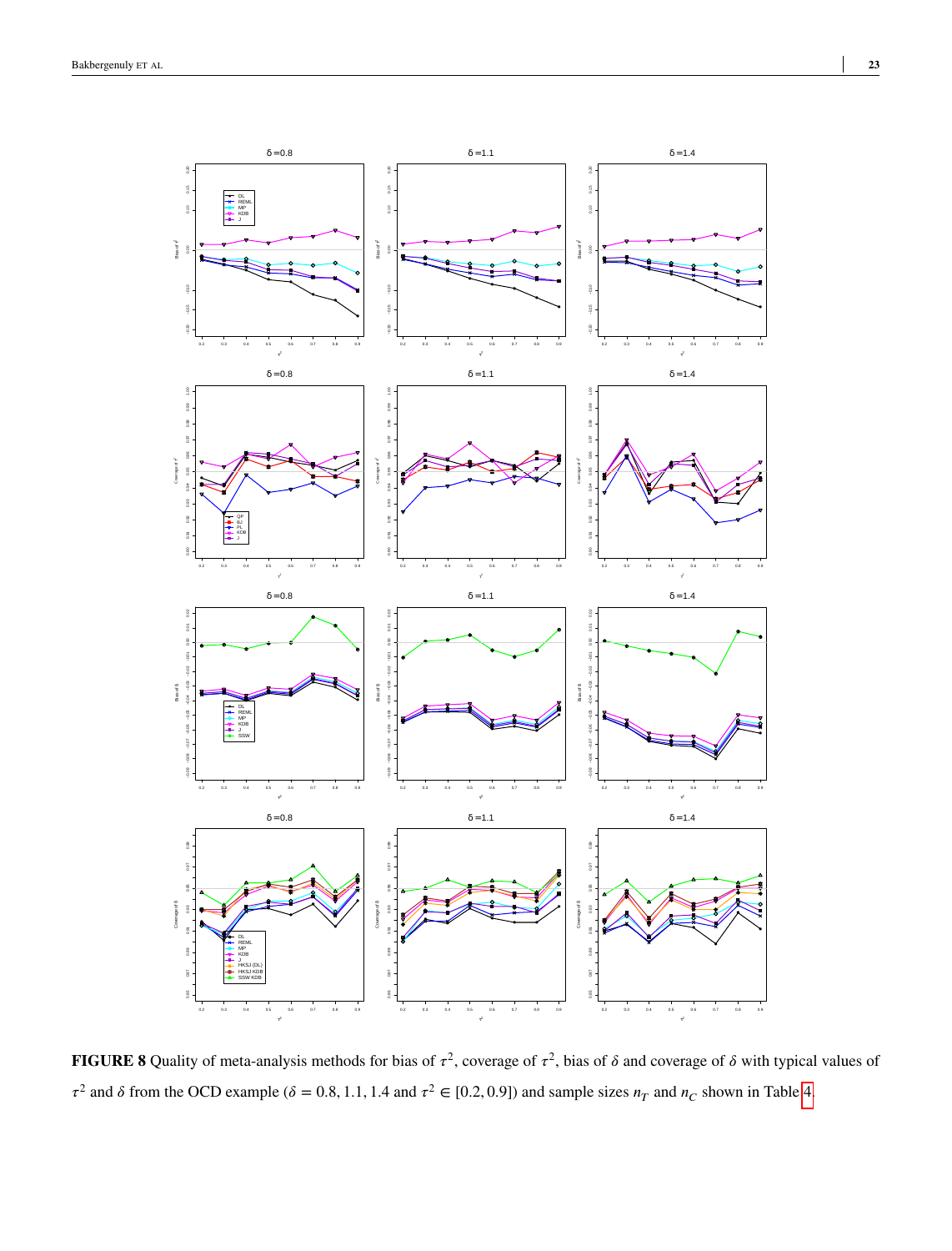Methods for random-effects meta-analysis require an estimate of the between-study variance,  $\tau^2$ . We show that the performance of the popular estimators of  $\tau^2$  and related estimators of the overall effect varies widely among effect measures, and the existing evidence is scarce. For the effect measures mean difference and standardized mean difference, we use improved, effect-measurespecific approximations to the expected value and distribution of  $Q$  to introduce two new methods of point estimation of  $\tau^2$  for MD (Welch-type and corrected DerSimonian-Laird) and one Welch-type interval method. We introduce one point estimator and one interval estimator for  $\tau^2$  in SMD. We also provide the first comprehensive simulation study for both MD and SMD.

The results of our simulations give a rather disappointing picture of the current state of meta-analysis for most common measures of effect. In brief:

Small sample sizes are rather problematic for many methods of meta-analysis, even for such a well-behaved effect measure as the mean difference, and meta-analyses that involve numerous small studies are especially challenging.

For MD, the between-study variance,  $\tau^2$ , is usually overestimated near zero. When  $n = 20$ , DL has a constant positive bias of about 0.07 regardless of  $\tau^2$ . REML is better for larger  $\tau^2$ , but it is about the same for  $\tau^2 \le 0.2$  when  $K = 30$ . These are the main methods used in the vast majority of meta-analyses. MP is the best at 0.03-0.06 bias (Figure 1). We do not recommend the WT point estimator of  $\tau^2$ . The corrected DerSimonian-Laird point estimator of  $\tau^2$  is essentially unbiased when  $n = 40$ , and it is the most reliable overall, across all values of  $\tau^2$ , *n*, and *K*; and our Welch-type method provides reliable interval estimation. The estimators of  $\mu$  are unbiased. Widespread complacency about the quality of meta-analysis methods is due to the use of MD as the outcome measure in many simulations. HKSJ intervals provide good but too liberal coverage of MD when studies are small and/or unbalanced. Our SSW CDL intervals are more reliable in this case, especially for larger *K*.

Arendacká<sup>[36](#page-27-6)</sup> and Liu et al.<sup>[37](#page-27-7)</sup> propose new confidence intervals for  $\tau^2$  in the one-way heteroscedastic random-effects model. These intervals can be used directly in meta-analysis of means in noncomparative studies. Both publications include extensive simulations and compare their intervals with those of Knapp et al. <sup>[15](#page-26-2)</sup>. Both proposals seem to do very well for normal distributions and very small sample sizes. It should be possible to extend these methods to MD in comparative two-arm designs; we plan to pursue this extension elsewhere.

For other effect measures, the picture is much more concerning. Because the study-level effects and their variances are related (as in Equation [\(2.3\)](#page-3-1) for SMD), the performance of all statistical methods depends on the effect measures, estimates of overall effects are biased, and coverage of confidence intervals is too low, especially for small sample sizes. We see this for SMD. Bias of all inverse-variance methods for SMD when  $n = 20$  is about 7% (Figure 4). Coverage of SMD is considerably worse when SMD is large and  $\tau^2$  < 0.5, at about 85% for HKSJ (Figure 6). This may easily lead to misinterpretation of clinical findings.

The conventional wisdom is that these deficiencies do not matter, as meta-analysis usually deals with studies that are "large," so all these little problems are automatically resolved. Unfortunately, this is not true, even in medical meta-analyses; in Issue 4 of the Cochrane Database 2004, the maximum study size was 50 or less in 25% of meta-analyses that used MD as an effect measure, and less than 110 in 50% of them<sup>[38](#page-27-8)</sup>. We have not surveyed typical study sizes in psychology, but Sánchez-Meca and Marín-Martínez<sup>[35](#page-27-5)</sup>, promoting MA in psychological research, use an example with 24 studies in which the smallest study size is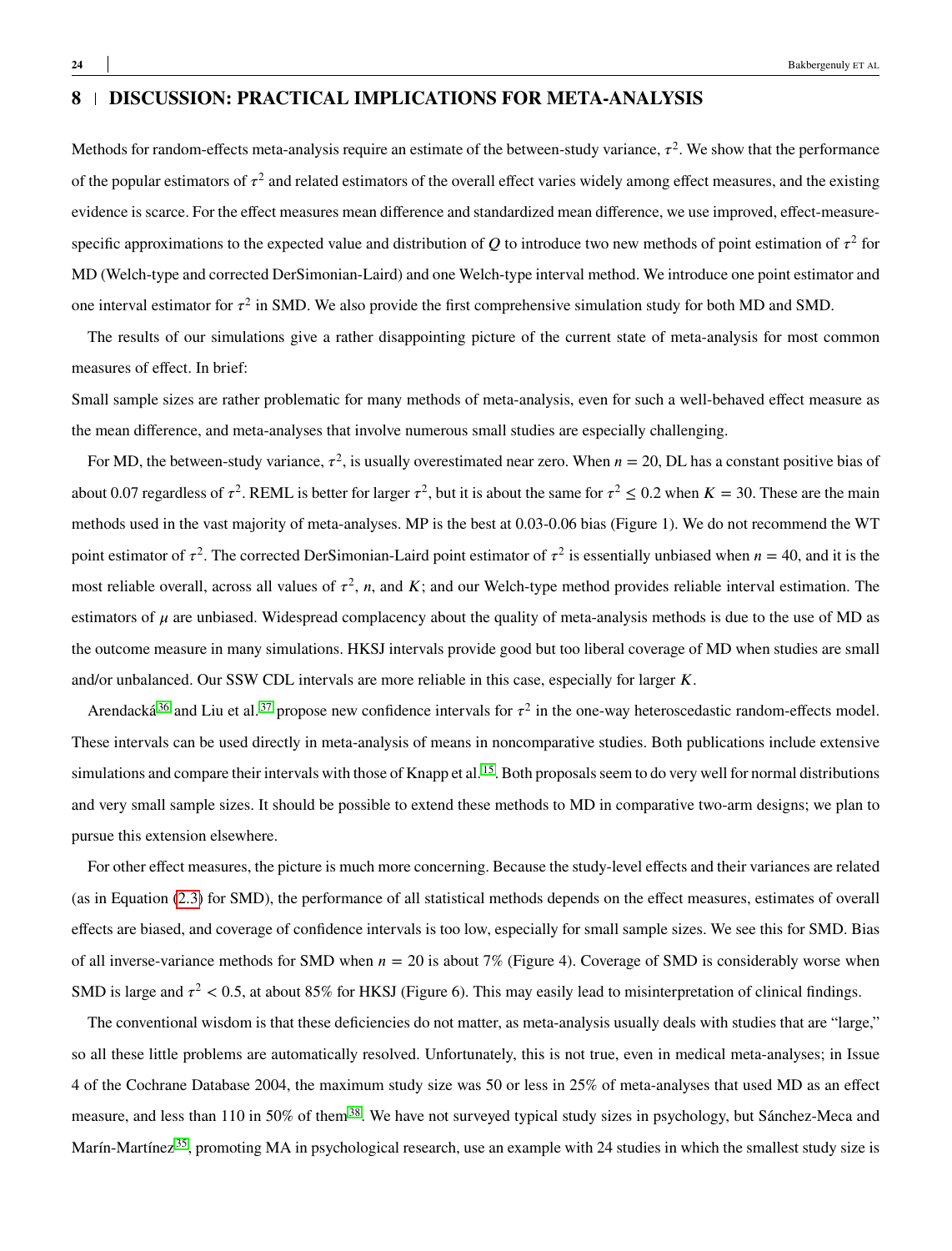12 and the largest is 121. We considered this example in Section [7.](#page-13-1) In ecology, typical sample sizes are between 4 and  $25^{39}$  $25^{39}$  $25^{39}$ . An effect-measure-specific estimator of  $\tau^2$ , such as KDB for SMD, can reduce inherent biases.

Arguably, the main purpose of a meta-analysis is to provide point and interval estimates of an overall effect. Usually, after estimating the between-study variance  $\tau^2$ , inverse-variance weights are used in estimating the overall effect (and, often, its variance). This approach relies on the theoretical result that, for known variances, and given unbiased estimates  $\hat{\theta}_i$ , it yields a Uniformly Minimum-Variance Unbiased Estimate (UMVUE) of *𝜃*. In practice, however, the true within-study variances are unknown, and use of the estimated variances makes the inverse-variance-weighted estimator of the overall effect biased. Consumers routinely expect point estimates to have no (or small) bias and CIs to have (close to) nominal coverage. Thus, the IV-weighted approach is unsatisfactory because, in general, it cannot produce an unbiased estimate of an overall effect.

We agree with Rukhin<sup>[40](#page-27-10)</sup>: "A meta-analyst must be willing to use different estimates of the between-study variance  $\sigma^2$  for different purposes: one to minimize the variance of the treatment effect statistic; another to construct a reliable confidence interval for this parameter; yet another to estimate  $\sigma^2$  itself!" Our recommendations for meta-analysis of MD and SMD appear in Table 3.

A pragmatic approach to unbiased estimation of  $\delta$  uses weights that do not involve estimated variances of study-level estimates, for example, weights proportional to the study sizes  $n_i$ . Hunter and Schmidt<sup>[29](#page-26-16)</sup> and Shuster<sup>[41](#page-27-11)</sup>, among others, have proposed such weights, and Marín-Martínez and Sánchez-Meca<sup>[42](#page-27-12)</sup> and Hamman et al.<sup>[39](#page-27-9)</sup> have studied the method's performance by simulation for SMD. We prefer to use weights proportional to an effective sample size,  $\tilde{n}_i = n_{iT} n_{iC}/n_i$ ; these are the optimal inversevariance weights for SMD when  $\delta = 0$  and  $\tau^2 = 0$ . Thus, the overall effect is estimated by  $\hat{\theta}_{SSW} = \sum \tilde{n}_i \hat{\theta}_i / \sum \tilde{n}_i$ , and its variance is estimated by Equation [\(5.2\)](#page-7-0). Hamman et al.<sup>[39](#page-27-9)</sup> use weights proposed by Hedges<sup>[43](#page-27-13)</sup>, which differ slightly from  $\tilde{n}$  for very small sample sizes. A good estimator of  $\tau^2$ , such as MP or KDB (for SMD), can be used as  $\hat{\tau}^2$ . Further, confidence intervals for  $\theta$  centered at  $\hat{\theta}_{SSW}$  with  $\hat{\tau}_{KDB}^2$  in Equation [\(5.2\)](#page-7-0) can be used.

This approach based on SSW requires further study. For example, in the confidence intervals we have used critical values from the *𝑡*-distribution on *𝐾* − 1 degrees of freedom, but we have not yet examined the actual sampling distribution of SSW. The raw material for such an examination is readily available: For each situation in our simulations, each of the 10*,* 000 replications yields an observation on the sampling distribution of SSW.

## **FUNDING**

The work by E. Kulinskaya was supported by the Economic and Social Research Council [grant number ES/L011859/1].

# **SUPPLEMENTARY MATERIALS**

- Appendix A. Previous simulation studies of MD and SMD.
- Appendix B. Comparator methods of estimating between-study variance.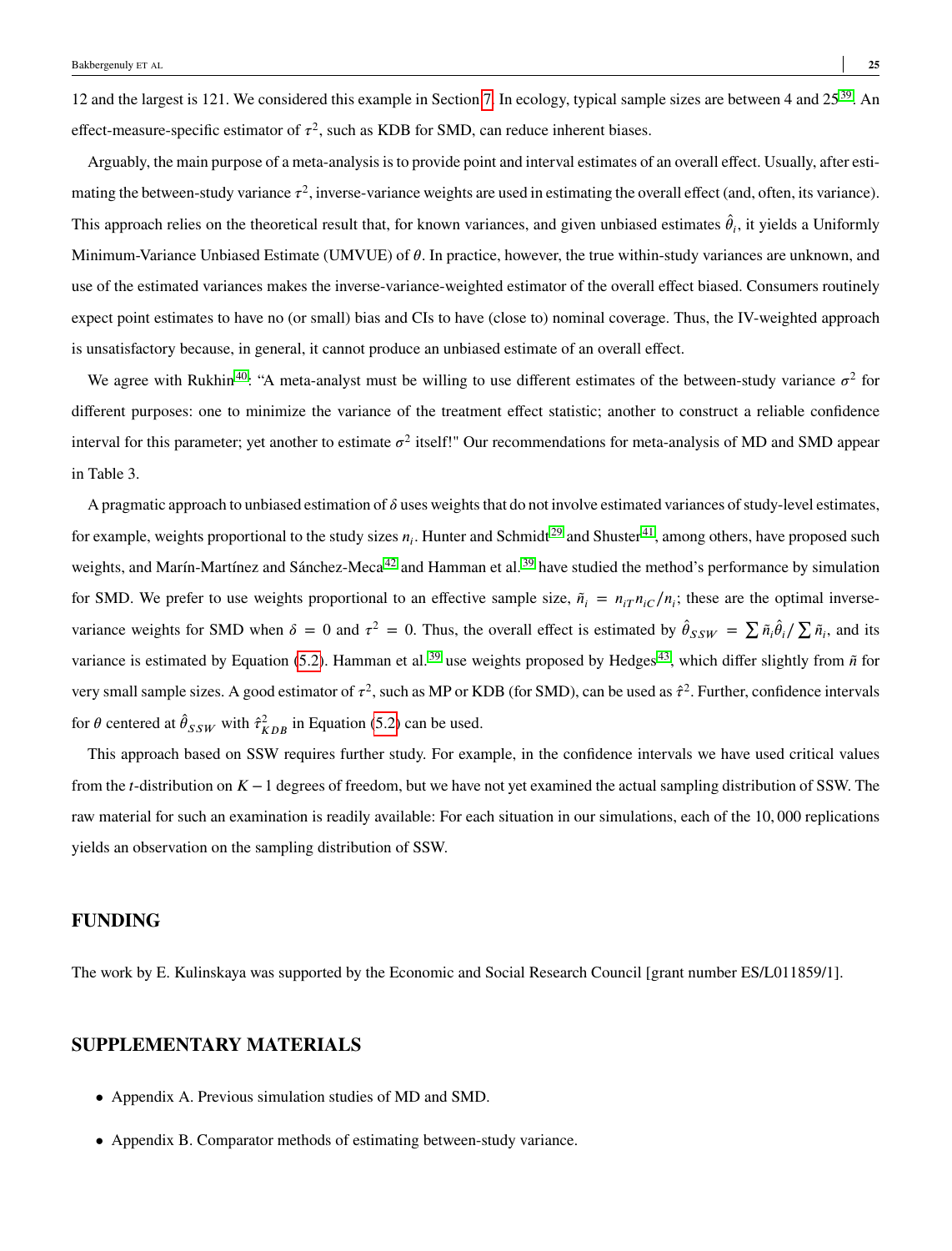- Appendix C. Relation of  $I^2$  to parameters underlying our simulations.
- Appendix D. Description of results of simulations for MD.
- Appendix E. Description of results of simulations for SMD.
- Appendix F. R procedures to implement WT, CDL, and SSW meta-analyses for mean differences.
- Appendix G. R procedures to implement KDB and SSW meta-analyses for standardized mean differences.
- Appendix H. SMD: Plots of bias and coverage for  $K = 20$ .

#### **References**

- <span id="page-25-0"></span>1. Higgins JP, Green S. , eds.*Cochrane Handbook for Systematic Reviews of Interventions, Version 5.1.0 [updated March 2011]*. The Cochrane Collaboration . 2011.
- <span id="page-25-1"></span>2. Koricheva J, Gurevitch J. Uses and misuses of meta-analysis in plant ecology. *Journal of Ecology* 2014; 102(4): 828–844.
- <span id="page-25-2"></span>3. Nakagawa S, Santos ES. Methodological issues and advances in biological meta-analysis. *Evolutionary Ecology* 2012; 26(5): 1253–1274.
- <span id="page-25-3"></span>4. Rice K, Higgins J, Lumley T. A re-evaluation of fixed effect(s) meta-analysis. *Journal of the Royal Statistical Society, Series A* 2018; 181(1): 205–227.
- <span id="page-25-4"></span>5. Higgins JPT, Thompson SG, Spiegelhalter DJ. A re-evaluation of random-effects meta-analysis. *Journal of the Royal Statistical Society, Series A* 2009; 172(1): 137–159.
- <span id="page-25-5"></span>6. Higgins J, Thompson SG. Quantifying heterogeneity in a meta-analysis. *Statistics in Medicine* 2002; 21(11): 1539–1558.
- <span id="page-25-6"></span>7. Hoaglin DC. Misunderstandings about Q and 'Cochran's Q test' in meta-analysis. *Statistics in Medicine* 2016; 35(4): 485– 495.
- <span id="page-25-7"></span>8. Hoaglin DC. Practical challenges of  $I^2$  as a measure of heterogeneity. *Research Synthesis Methods* 2017; 8(3): 254–254.
- <span id="page-25-8"></span>9. Veroniki AA, Jackson D, Viechtbauer W, et al. Methods to estimate the between-study variance and its uncertainty in meta-analysis. *Research Synthesis Methods* 2016; 7(1): 55–79.
- <span id="page-25-9"></span>10. DerSimonian R, Laird N. Meta-analysis in clinical trials. *Controlled Cinical Trials* 1986; 7(3): 177–188.
- <span id="page-25-10"></span>11. Mandel J, Paule RC. Interlaboratory evaluation of a material with unequal numbers of replicates. *Analytical Chemistry* 1970; 42(11): 1194–1197.
- <span id="page-25-11"></span>12. Jackson D. Confidence intervals for the between-study variance in random effects meta-analysis using generalised Cochran heterogeneity statistics. *Research Synthesis Methods* 2013; 4(3): 220–229.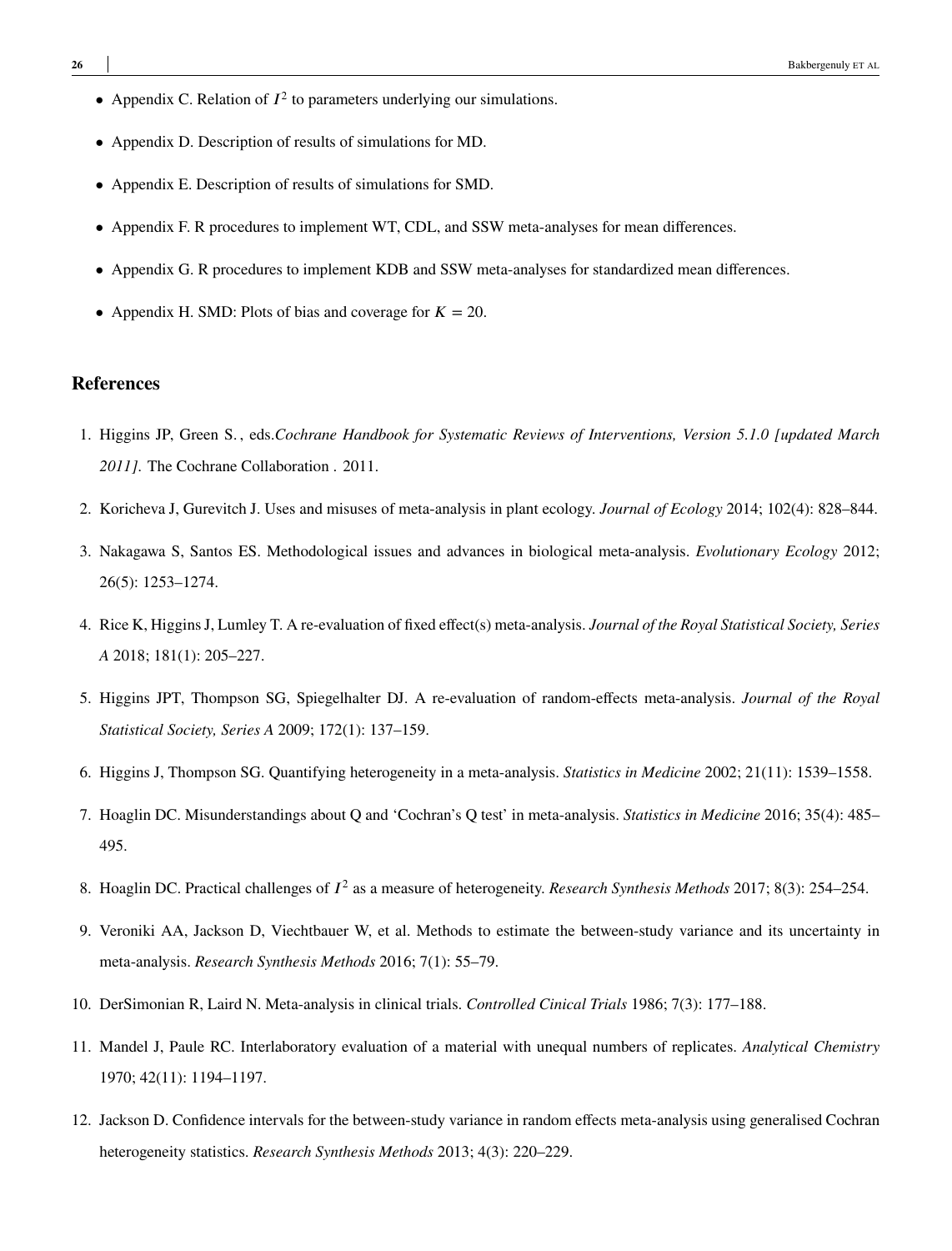- <span id="page-26-0"></span>13. Kulinskaya E, Dollinger M, Knight E, Gao H. A Welch-type test for homogeneity of contrasts under heteroscedasticity with application to meta-analysis. *Statistics in Medicine* 2004; 23(23): 3655–3670.
- <span id="page-26-1"></span>14. Kulinskaya E, Dollinger MB, Bjørkestøl K. Testing for homogeneity in meta-analysis I. The one-parameter case: standardized mean difference. *Biometrics* 2011; 67(1): 203–212.
- <span id="page-26-2"></span>15. Knapp G, Biggerstaff BJ, Hartung J. Assessing the amount of heterogeneity in random-effects meta-analysis. *Biometrical Journal* 2006; 48(2): 271–285.
- <span id="page-26-3"></span>16. Petropoulou M, Mavridis D. A comparison of 20 heterogeneity variance estimators in statistical synthesis of results from studies: a simulation study. *Statistics in Medicine* 2017; 36(27): 4266–4280.
- <span id="page-26-4"></span>17. Langan D, Higgins JPT, Jackson D, et al. A comparison of heterogeneity variance estimators in simulated random-effects meta-analyses. *Research Synthesis Methods* 2019; 10(1): 83–98.
- <span id="page-26-5"></span>18. Viechtbauer W. Confidence intervals for the amount of heterogeneity in meta-analysis. *Statistics in Medicine* 2007; 26(1): 37–52.
- <span id="page-26-6"></span>19. Biggerstaff BJ, Jackson D. The exact distribution of Cochran's heterogeneity statistic in one-way random effects metaanalysis. *Statistics in Medicine* 2008; 27(29): 6093–6110.
- <span id="page-26-7"></span>20. Hedges LV. A random effects model for effect sizes. *Psychological Bulletin* 1983; 93(2): 388–395.
- <span id="page-26-8"></span>21. Cohen J. *Statistical Power Analysis for the Behavioral Sciences*. New York: Academic Press . 1988.
- <span id="page-26-9"></span>22. Ferguson CJ. An effect size primer: A guide for clinicians and researchers. *Professional Psychology: Research & Practice* 2009; 40(5): 532-538.
- <span id="page-26-10"></span>23. Møller A, Jennions MD. How much variance can be explained by ecologists and evolutionary biologists?. *Oecologia* 2002; 132(4): 492–500.
- <span id="page-26-11"></span>24. Sidik K, Jonkman JN. Robust variance estimation for random effects meta-analysis. *Computational Statistics & Data Analysis* 2006; 50(12): 3681–3701.
- <span id="page-26-12"></span>25. Li Y, Shi L, Daniel Roth H. The bias of the commonly-used estimate of variance in meta-analysis. *Communications in Statistics–Theory and Methods* 1994; 23(4): 1063–1085.
- <span id="page-26-13"></span>26. Rukhin AL. Weighted means statistics in interlaboratory studies. *Metrologia* 2009; 46(3): 323-331.
- <span id="page-26-14"></span>27. Welch B. On the comparison of several mean values: an alternative approach. *Biometrika* 1951; 38(3/4): 330–336.
- <span id="page-26-15"></span>28. Hedges LV, Olkin I. *Statistical Methods for Meta-Analysis*. San Diego, California: Academic Press . 1985.
- <span id="page-26-16"></span>29. Hunter JE, Schmidt FL. *Methods of Meta-analysis: Correcting Error and Bias in Research Findings*. Sage Publications, Inc . 1990.